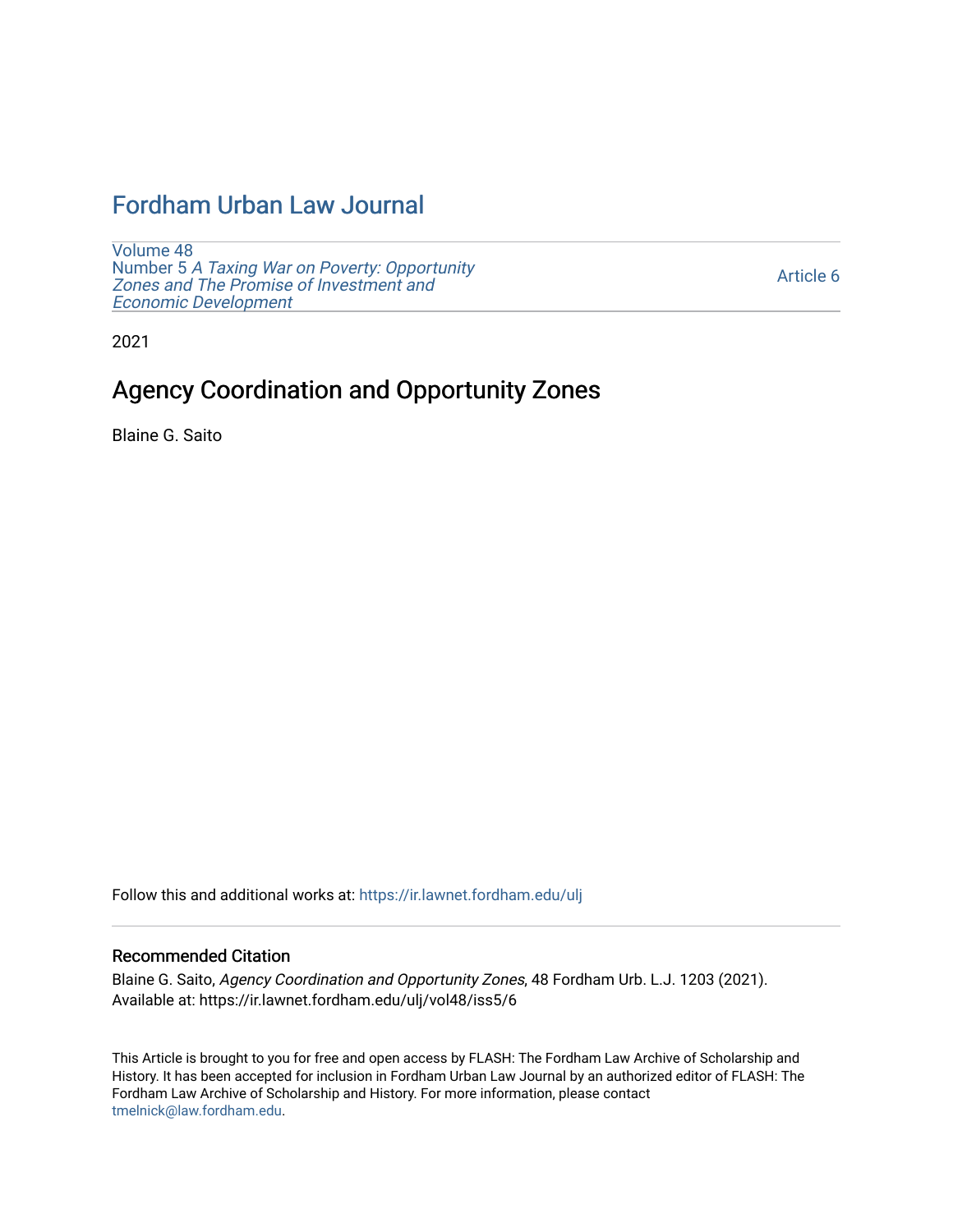# AGENCY COORDINATION AND OPPORTUNITY ZONES

# Blaine G. Saito\*

The Opportunity Zone (OZ) program, which is designed to provide place-based equity investments into certain low-income communities, has potential upsides and pitfalls. The program is complicated, and it implicates numerous spheres of policy expertise. But currently, it is mostly administered by the Internal Revenue Service (IRS) as a tax program.

This Essay seeks to find a technical-managerial solution to some of the problems of the OZ program, and that is agency coordination. It would have the IRS and the Office of Tax Policy (OTP) work with other agencies with expertise in place-based investment programs to administer the OZ program. It outlines the benefits and potential problems of coordination and discusses what tools could help improve this endeavor. It also proposes that the coordinated effort attempt to engage communities that live in OZs further in guiding the program.

| I. |  |  |
|----|--|--|
|    |  |  |
|    |  |  |
|    |  |  |
|    |  |  |
|    |  |  |
|    |  |  |
|    |  |  |
|    |  |  |
|    |  |  |
|    |  |  |
|    |  |  |

<sup>\*</sup> Assistant Professor of Law, Northeastern University School of Law. The Author would like to thank the editorial staff of the *Fordham Urban Law Journal*, especially Stephen G. Rutman and Shazell N. Archer for their helpful feedback and edits.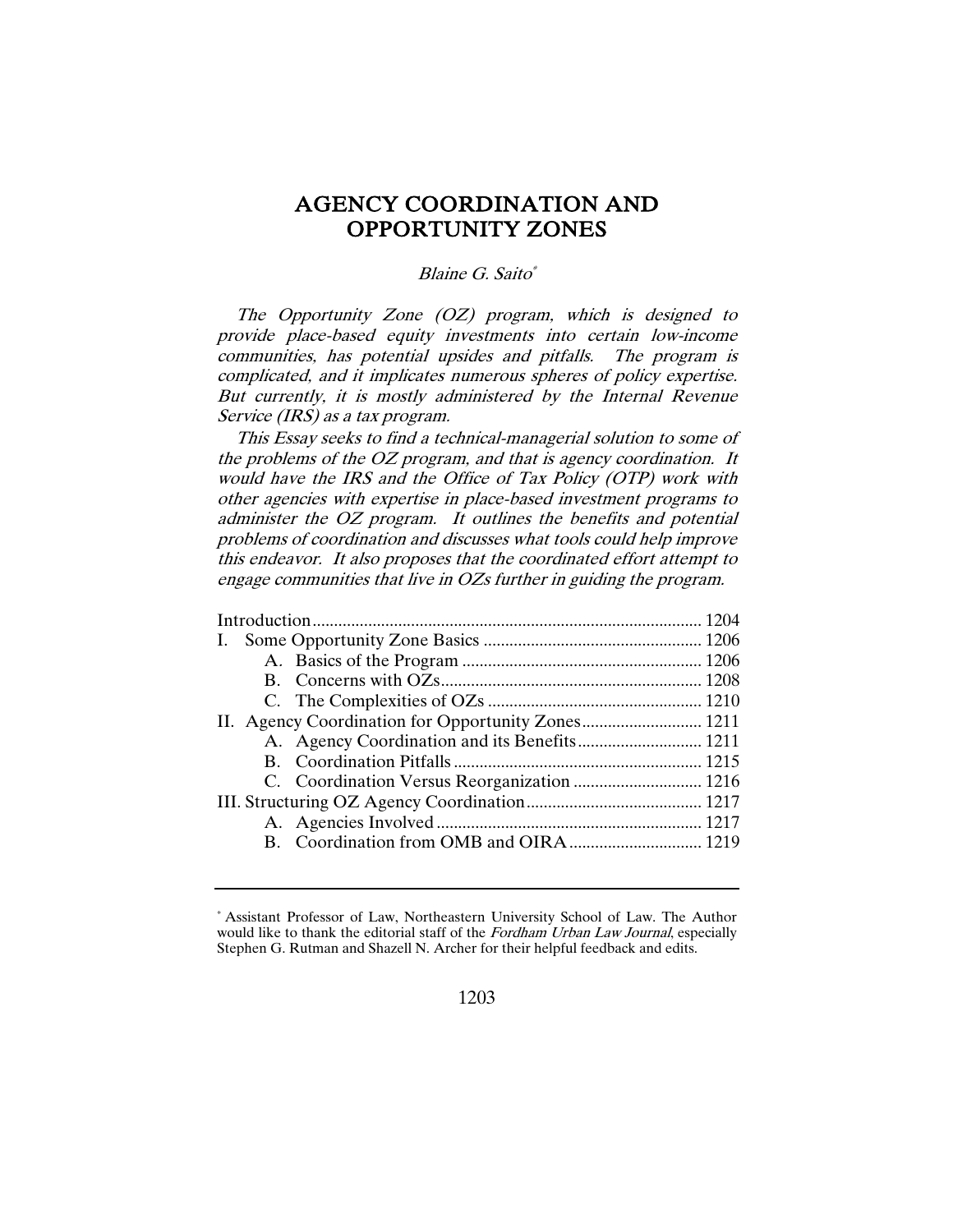|  | iii. Line-Level Teams and Line-Level Outreach 1223 |  |
|--|----------------------------------------------------|--|
|  |                                                    |  |
|  |                                                    |  |
|  |                                                    |  |

#### INTRODUCTION

The Opportunity Zone (OZ) program, one of the centerpieces of the 2017 Tax Cuts and Jobs Act (TCJA), is another in a long line of place-based tax incentives to improve certain distressed areas in the United States.<sup>1</sup> And, unlike the TCJA at large, OZs have bipartisan provenance and support. Senator Cory Booker (D-NJ) continues to serve as one of the Democrats loudly supporting a major program that came into existence under a Republican-supported tax law that passed with few Democratic votes.2

Furthermore, many state governors also appreciate the OZ program. That is because, as structured, they have a great deal of latitude in determining what areas qualify for OZs.

But OZs have also had many problems. Recent reports have shown that many OZs and investments in them are of questionable value in reviving neighborhoods. Some already existing development projects have fallen into the OZ provisions' deferral of gain. Others have noted that many of the communities within OZs have little say in the types of development there. And there is an overall sense that the OZ program is, in the end, not really here to help economically disadvantaged people, but rather to help the financially well-off grow their wealth through limited tax requirements.

The rest of this issue catalogs these problems and some credible solutions regarding OZs. This short Essay instead focuses on something smaller, the question of whether the Internal Revenue Service (IRS), the primary federal agency involved in administering OZs, along with the Office of Tax Policy at the Department of Treasury (OTP), are up to this task of managing economic development for underserved communities.

<sup>1</sup>. See I.R.C. §§ 1400Z-1 to -2.

<sup>2.</sup> Jesse Drucker & Eric Lipton, How a Trump Tax Break to Help Poor Communities Became a Windfall for the Rich, N.Y. TIMES (Sept. 27, 2020), https://www.nytimes.com/2019/08/31/business/tax-opportunity-zones.html [https://perma.cc/2P8X-SH84].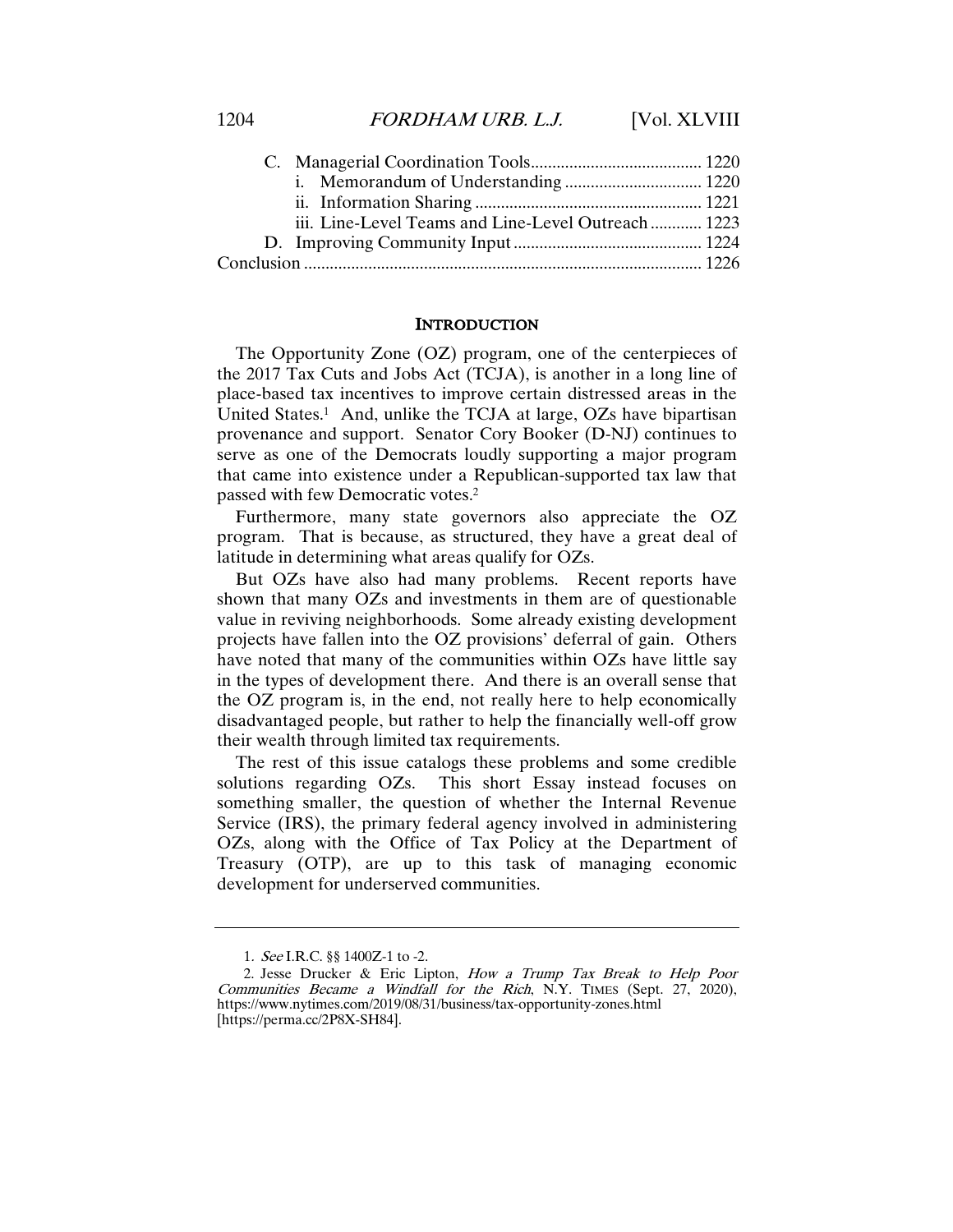The management, administration, and oversight of OZs is beyond the IRS's capacity. The IRS, as it stands, does not have the requisite expertise to implement many desirable changes in the OZ program, were they to come to pass. The IRS does not really have the ability to work with states to ensure they are selecting OZs properly or providing them with technical support to be cost-effective. The IRS also cannot help in ensuring that community voices are heard. And the IRS may not be able to coordinate across the federal government to improve OZs and other community development-related programs effectively.

But the IRS still has an important role to play. The OZ program requires some complex investment entity structures to provide equity in development projects and businesses in the OZs. There are significant tax calculations and concepts embedded in the program. The IRS also has some visibility regarding other related tax programs that seek to revitalize neighborhoods.

This Essay draws on existing work on tax coordination. It proposes that rather than eliminating the IRS's role, the federal government select the OZ program as a prime candidate for tax coordination among the IRS, OTP, and other federal agencies in the community development space, such as the Treasury's Community Development and Financial Institutions (CDFI) Fund, the Department of Housing and Urban Development (HUD), and the Department of Agriculture (USDA) to better manage and monitor the program. Thus, it can draw on these agencies' expertise and help coordinate OZs with other programs and other tax expenditures to ensure that OZs work in concert and do not run at cross-purposes. This tax coordination could also help improve the lack of community input, as some of these other agencies have far better outreach mechanisms.

The Essay consists of three parts. Part I provides a brief overview of the OZ program and some of its problems. Particular attention is paid to the complex interweaving of tax and non-tax matters within the program itself.

Part II then outlines some of the benefits and pitfalls of agency coordination, with a particular focus on OZs. This Part considers why agency coordination makes more sense than moving the program out of the IRS's management.

Part III develops the way forward on coordination of OZs. Given the complexity of the program itself and the potentially large amounts of money involved, it suggests there should be a relatively intensive level of coordination. Part III also discusses some of the most useful tools from the agency coordination and tax coordination literature to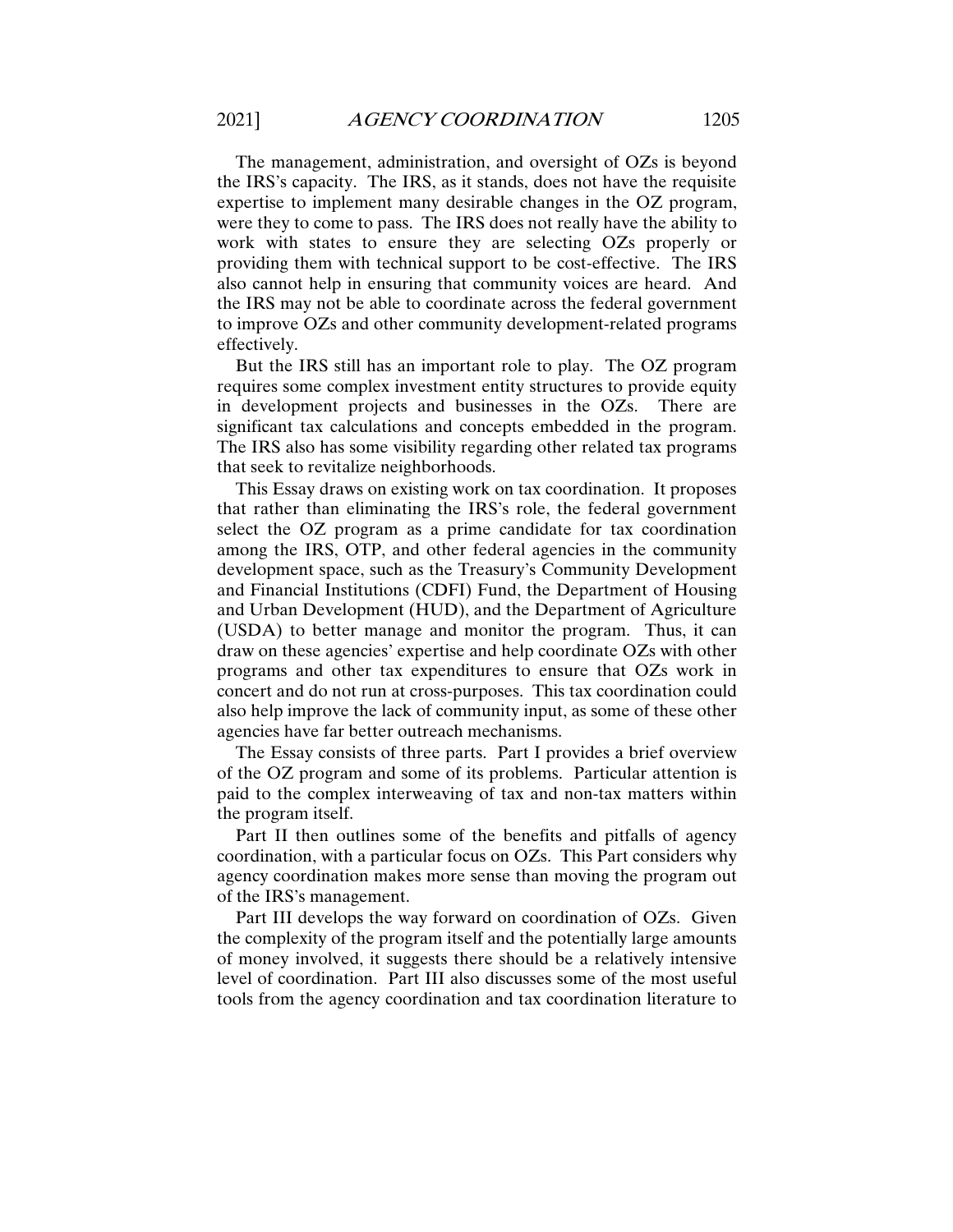facilitate coordination between the IRS and other agencies in this sphere. Finally, it also talks about how coordination can help to engage and empower citizens on the ground.

#### I. SOME OPPORTUNITY ZONE BASICS

This Part outlines some of the basics of the OZ program and highlights some of the problems others have mentioned regarding OZs, with a focus on matters that likely rely on the IRS's expertise and matters that fall outside the IRS's expertise.

# A. Basics of the Program

The OZ program enacted in the TCJA is different from previous place-based community revitalization tax expenditures. While tax incentives like the New Markets Tax Credit  $(NMTC)^3$  or the Low-Income Housing Tax Credit  $(LIHTC)^4$  are designed to allow leveraging of debt-financing for development projects, OZs seek to create opportunities for equity investments and potentially unleash new amounts of capital into place-based economic development efforts.

The main tax benefits of an OZ stem from two areas, gain deferral and a potential increase in the basis to cover those deferred gains.<sup>5</sup> Generally, there are funds — called Qualified Opportunity Funds (QOF) — that pool equity investments from various investors into projects in an OZ.6 The investors then get to defer the tax on the gain they earned on the QOF investment until the sale or exchange of that investment or December 31, 2026, whichever is earlier.7

Furthermore, the investor in a QOF can increase the basis of their QOF investment. If they hold the QOF investment for at least five years, then  $10\%$  of the deferred gain is added to the basis.<sup>8</sup> If they hold it for at least seven years, then 15% of the deferred gain is added to the basis.9 And if they hold it for at least ten years, the investor can essentially eliminate all gain by electing to change the basis

<sup>3.</sup> I.R.C. § 45D.

<sup>4</sup>. Id. § 42.

<sup>5</sup>. Id. § 1400Z-2.

<sup>6.</sup> *Id.* § 1400Z-2(d).

<sup>7</sup>. Id. § 1400Z-2(b).

<sup>8</sup>. Id. § 1400Z-2(b)(2)(B).

<sup>9</sup>. Id.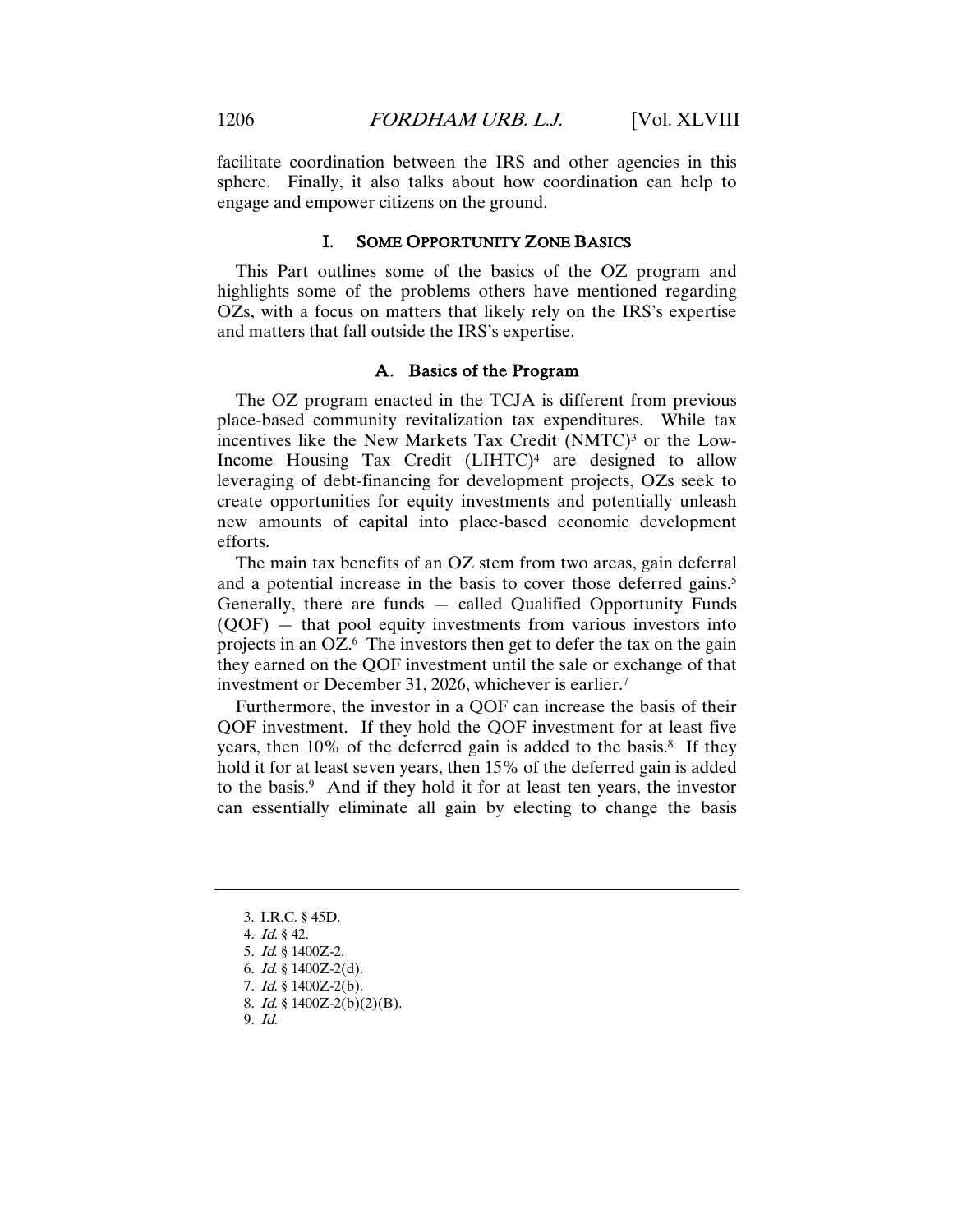amount to the fair market value of the QOF investment on the date of the sale or exchange.10

QOFs can invest either in interests in Qualified Opportunity Zones (QOZ) Businesses, which earn 50% of their gross income from within the QOZ, or in QOZ property, which is tangible property that a QOF purchased and uses in a trade or business.11 For QOZ property, the property must either have its original use commence with the QOF or the QOZ Business using it or be substantially improved by the QOF or the QOZ Business. The property must also have at least 70% of its use within the QOZ during 90% of the time the QOF or QOZ Business held the property.12

QOZ are certain census tracts that meet particular requirements as low-income areas, similar to the requirements under the NMTC, or a census tract contiguous to a low-income area provided that the median income there does not exceed 125% of the median family income of the adjacent low-income census tract.13 States then select no more than 25% of those eligible tracts within the state to be QOZ,14 and the Treasury then determines whether they qualify and grants the designation. <sup>15</sup>

The OZ program, as envisioned, includes multiple parties. There are investors.16 There are the QOFs, special purpose entities for this program.17 There is the federal government.18 There are state governments.19 And there are the businesses and communities themselves that fall within a  $QOZ<sup>20</sup>$  The story sounds like one of doing well by doing good, but commentators have started to highlight some problems.<sup>21</sup>

21. See, e.g., Edward W. De Barbieri, Opportunism Zones, 39 YALE L. & POL'Y REV. 82, 92 (2020) (critiquing OZs along three dimensions of (1) use, noting that many OZ business and projects are not useful to the community; (2) transparency, observing that OZs have limited reporting requirements; and (3) participation, stating that there is almost no public or governmental participation on the projects in an OZ); Martin A Sullivan, Opportunity Zone Investment Is Concentrated in Less-Distressed Zones, 171 TAX NOTES FED. 1871, 1871 (2021) (discussing studies that

<sup>10</sup>. Id. § 1400Z-2(c).

<sup>11</sup>. Id. §§ 1400Z-2(d)(2), (3).

<sup>12</sup>. Id.

<sup>13</sup>. Id. §§ 1400Z-1(c)(1), (e).

<sup>14.</sup> *Id.* § 1400Z-1(d)(1).

<sup>15.</sup> *Id.* § 1400Z-1(b)(1)(B).

<sup>16</sup>. Id. § 1400Z-2(b).

<sup>17</sup>. Id. § 1400Z-2(d)(1).

<sup>18</sup>. See id. § 1400Z-2 (establishing a federal tax law creating the OZs).

<sup>19</sup>. Id. §§ 1400Z-1(b), (d).

<sup>20</sup>. See id. § 1400Z-1(b).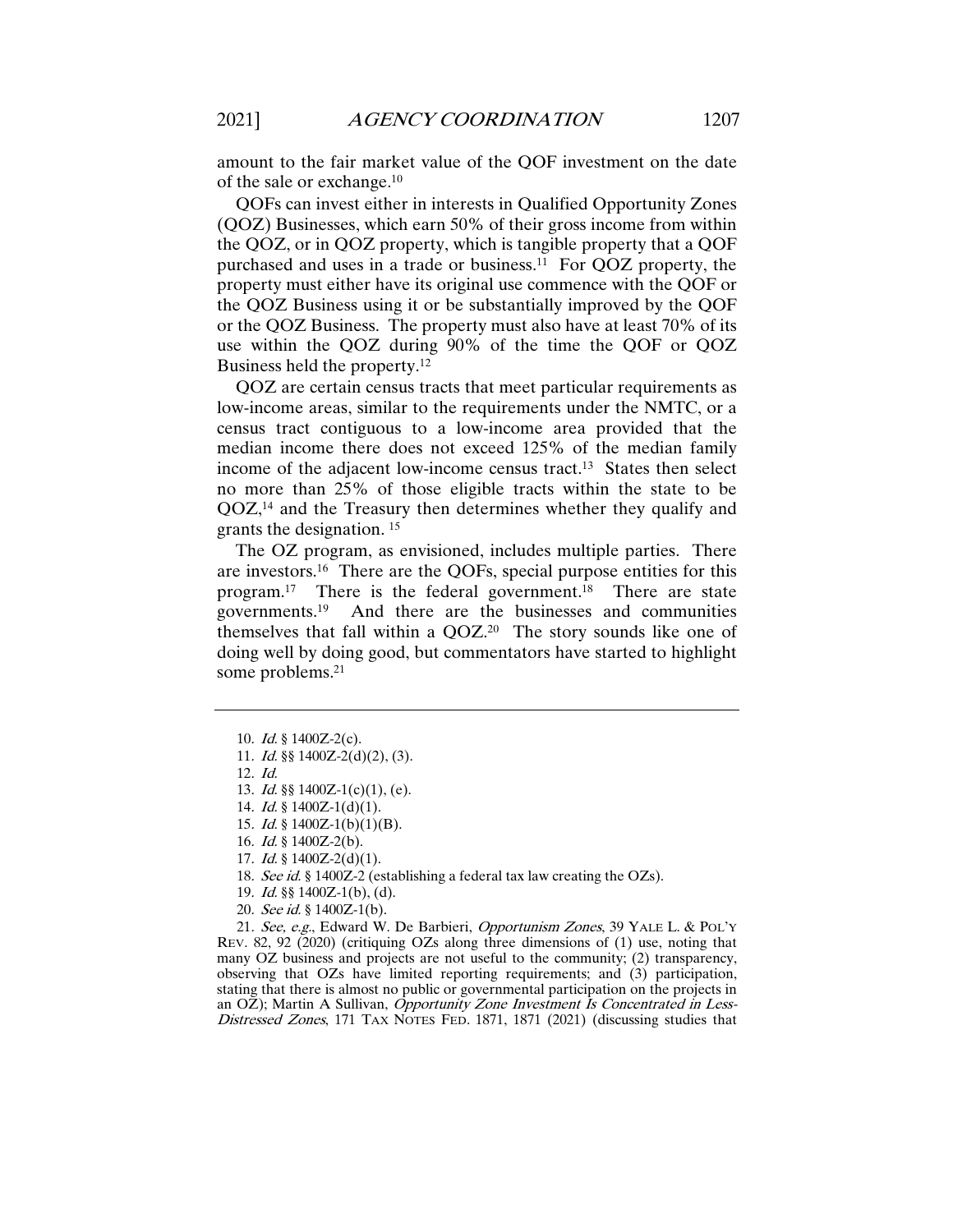### B. Concerns with OZs

Others in this Symposium pointed out that OZs have had numerous pitfalls.22 This section highlights some of the challenges OZs face relevant to this Essay.

One considerable concern is that many areas that governors chose to designate as OZs were areas that already had significant economic growth.23 Indeed, some significant projects that used OZ financing were already planned prior to the program's development.<sup>24</sup> Many OZ projects may thus be inframarginal investments, meaning that they would have occurred without the existence of the program.25 If the program falls too heavily on such inframarginal effects, it may not be economically efficient.

Additionally, some critics have raised concerns that areas designated as OZs are not the areas facing the most significant economic challenges.26 The ability to use census tracts adjacent to some of the most low-income and distressed areas may mean that investment may not occur in the areas with the greatest need. Furthermore, even among those census tracts that qualify based on their status as low-income tracts, some of these tracts have greater needs for investment than others. The lack of technical understanding of those needs and how best to meet them, along with potential political pressures, may lead governors to designate OZs that do not truly help the most low-income communities. This misguided designation may then further blunt some of the desired gains in place-based economic development. Furthermore, this

big?token=MZ4huG2khovdFzdzgBUWYctqeKrXQgA5 [https://perma.cc/8UJ6- EQF5]; Drucker & Lipton, supra note 2.

24. See sources cited supra note 23.

25. See, e.g., Ernsthausen & Elliott, supra note 23 (showing an inframarginal investment by Under Armour's Kevin Plank who was already going to make the investments regardless of the OZ designation).

26. See BRETT THEODOS, BRADY MEIZELL & CARL HEDMAN, URB. INST., DID STATES MAXIMIZE THEIR OPPORTUNITY ZONE SELECTIONS? 3 (2018), https://www.urban.org/sites/default/files/publication/98445/did\_states\_maximize\_their \_opportunity\_zone\_selections\_7.pdf [https://perma.cc/YX3K-LKRQ] (noting that many areas designated as OZs already had significant flows of investments).

highlight these problems with some OZs); Michelle D. Layser, Nonprofit Participation in Place-Based Tax Incentive Transactions, 48 FORDHAM URB. L.J. (forthcoming Oct. 2021); Anika Singh Lemar, An Opportunity Zone Falls in a Forest, 48 FORDHAM URB. L.J.(forthcoming Oct. 2021).

<sup>22</sup>. See, e.g., Layser, supra note 21; Lemar, supra note 21.

<sup>23.</sup> Jeff Ernsthausen & Justin Elliott, One Trump Tax Cut Was Meant to Help the Poor. A Billionaire Ended up Winning Big, PROPUBLICA (June 19, 2019, 4:00 AM), https://www.propublica.org/article/trump-inc-podcast-one-trump-tax-cuthttps://www.propublica.org/article/trump-inc-podcast-one-trump-tax-cutmeant-to-help-the-poor-a-billionaire-ended-up-winning-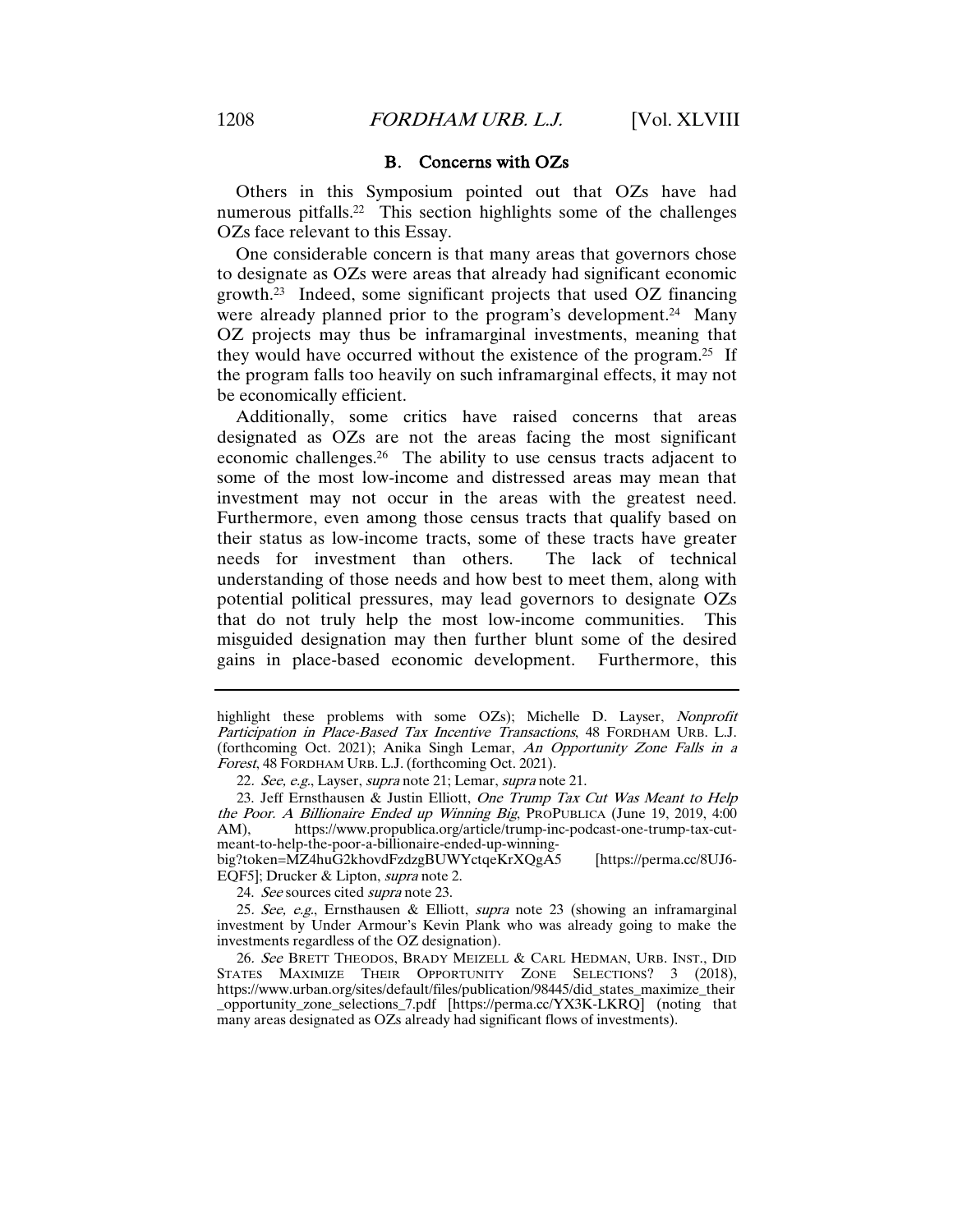combination of flexibility and lack of technical support in trying to find the communities of greatest need and how best to help them with an OZ designation increases the concerns of inframarginal investments.27

Further concerns come from the fact that many of the OZ projects may not have significant community input or benefits. It is unclear whether there is a significant attempt with projects financed through QOFs to solicit input from the members of the community whom they serve. Most of these communities consist of, by definition, lowincome people.28 They live in underinvested communities. Many are Black or of other racial and ethnic minorities. These groups have thus traditionally had lower rates of participation and suffered political disempowerment. OZs may exacerbate these problems because of the lack of input that they provide for the community.

The result could then be that OZ projects may not benefit the community. For example, people in the community may want certain businesses to employ people who live in the QOZ in high-paying jobs and provide them training. But a QOZ Business may not employ people who live in the OZs in the higher-paying jobs that they provide in say, technology.29 Communities may also want people who live in the OZ to own and operate QOZ Businesses. However, given that the investment decisions are made without community input, there may be few QOZ Businesses that draw on owners and operators who come from that area.30 Another related idea is that the developments and QOZ Businesses may not provide services to fill

<sup>27</sup>. See id. at 2.

<sup>28.</sup> I.R.C §§ 1400Z-1(c)(1), (e).

<sup>29</sup>. See BRETT THEODOS ET AL., URB. INST., AN EARLY ASSESSMENT OF OPPORTUNITY ZONES FOR EQUITABLE DEVELOPMENT PROJECTS: NINE OBSERVATIONS ON THE USE OF THE INCENTIVE TO DATE V–VII (2020), https://www.urban.org/sites/default/files/publication/102348/early-assessment-ofopportunity-zones-for-equitable-development-projects.pdf [https://perma.cc/43PG-QEXV] (noting that few mission- and community-driven investments are occurring, great benefits are flowing mainly to wealthy capital holders, and few jobs are created within the OZs); De Barbieri, *supra* note 21, at  $87-92$  (comparing two projects, one in Topeka, Kansas that provides a community benefit and one in Portland, Oregon that mainly serves to create high-end office space and luxury apartments); Jim Tankersley, A Trump Tax Break Is Not Spurring Job Creation, Study Finds, N.Y. TIMES (June 17, 2020), https://www.nytimes.com/2020/06/17/business/trumpopportunity-zone-jobs.html [https://perma.cc/L8C5-4NAN].

<sup>30</sup>. See sources supra note 29.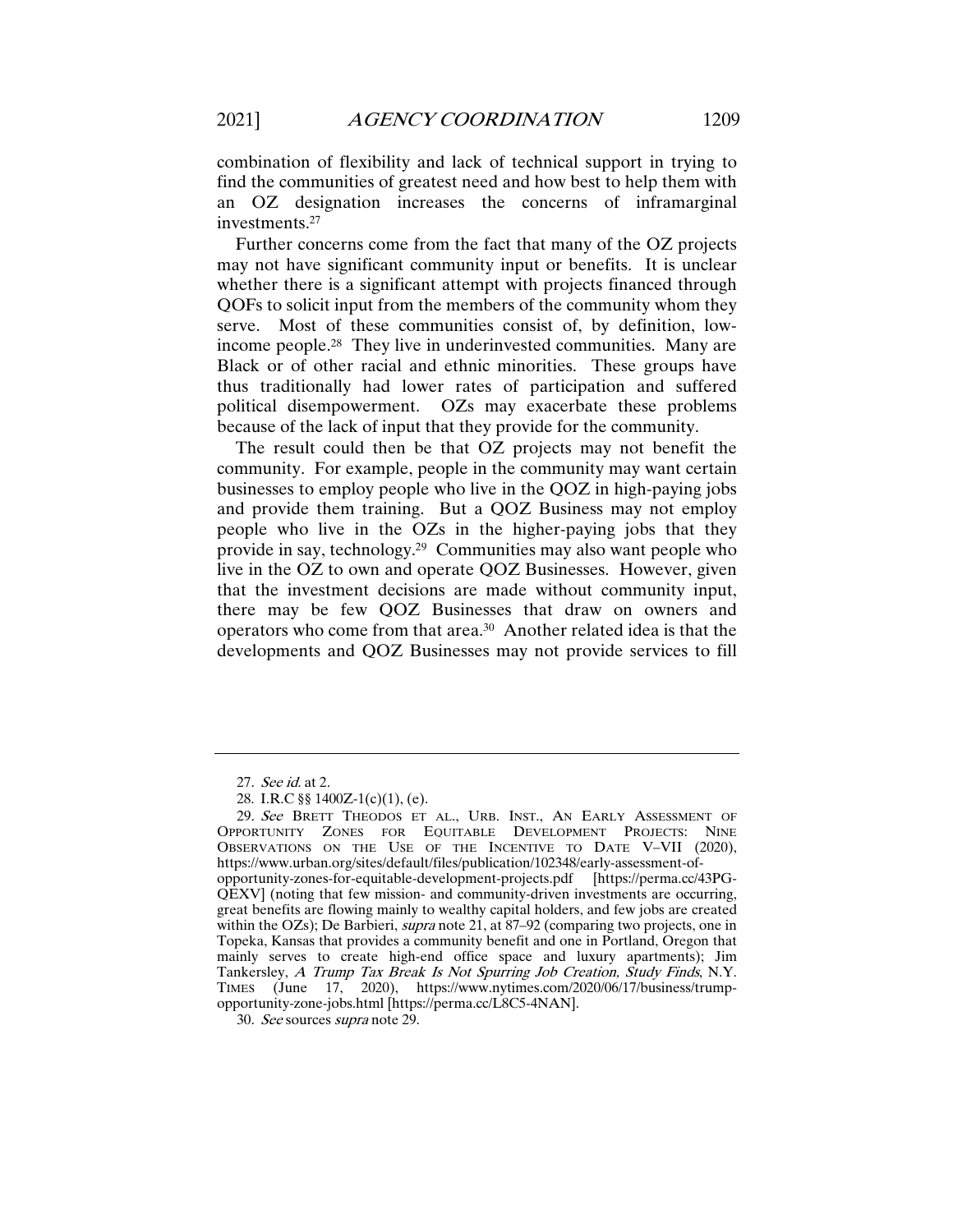the community need. $31$  Thus, these concerns over community needs, and the specter of gentrification,<sup>32</sup> also play a role.

Finally, if many of the benefits of economic development and mobility are not met but OZs do provide a return on investment, the program just becomes a way for wealthy individuals and entities to receive gains without paying taxes.<sup>33</sup> That undermines the overall goal of these types of tax expenditures.

# C. The Complexities of OZs

Beyond those concerns, the program itself is complex. As the diversity of scholarly interests in this issue shows, trying to avoid the problems outlined above requires expertise across numerous dimensions.34

The OZ program is a tax program, drawing on intricate issues of taxation and a need to follow flows of funds. The IRS and OTP need to administer the key tax aspects of this program, like ensuring the basis is properly tracked and gain is either sheltered or captured back. OZs also may interact with other tax programs that encourage economic development in distressed areas.

But tracking basis and gains and following the flow of funds is not enough. Ensuring that OZs work requires an understanding of the various interplays of policy spheres. It requires looking at business investment. It requires understanding urban development and land use policy in urban areas. In rural areas, the unique characteristics of rural economic development are important as well. Land use questions come into play. And having some ability to engage with the communities that are in OZs is also important to avoid some of these problems.35

<sup>31</sup>. See Drucker & Lipton, supra note 2 (noting developments for luxury buildings and hotels); Ernsthausen & Elliott, *supra* note 23 (discussing Under Armour as the big beneficiary of an OZ in Baltimore, Maryland).

<sup>32.</sup> To be fair, what constitutes gentrification is a debated topic. This Essay merely notes that there is this concern with OZs and their operation.

<sup>33.</sup> See generally THEODOS ET AL., supra note 29; Drucker & Lipton, supra note 2; Ernsthausen & Elliott, supra note 23.

<sup>34</sup>. See Sullivan, supra note 21, at 1876.

<sup>35.</sup> This level of complexity is also revealed in some of the proposed changes to OZs mentioned in this issue and by others like researchers at the Urban Institute. Should these changes become part of OZs then the pressure and lack of capacity at the IRS and OTP would become even greater. See THEODOS ET AL., supra note 29, at 34–36 (listing recommendations and key benefits to the mission-driven nature of investments and the subsequent community effects).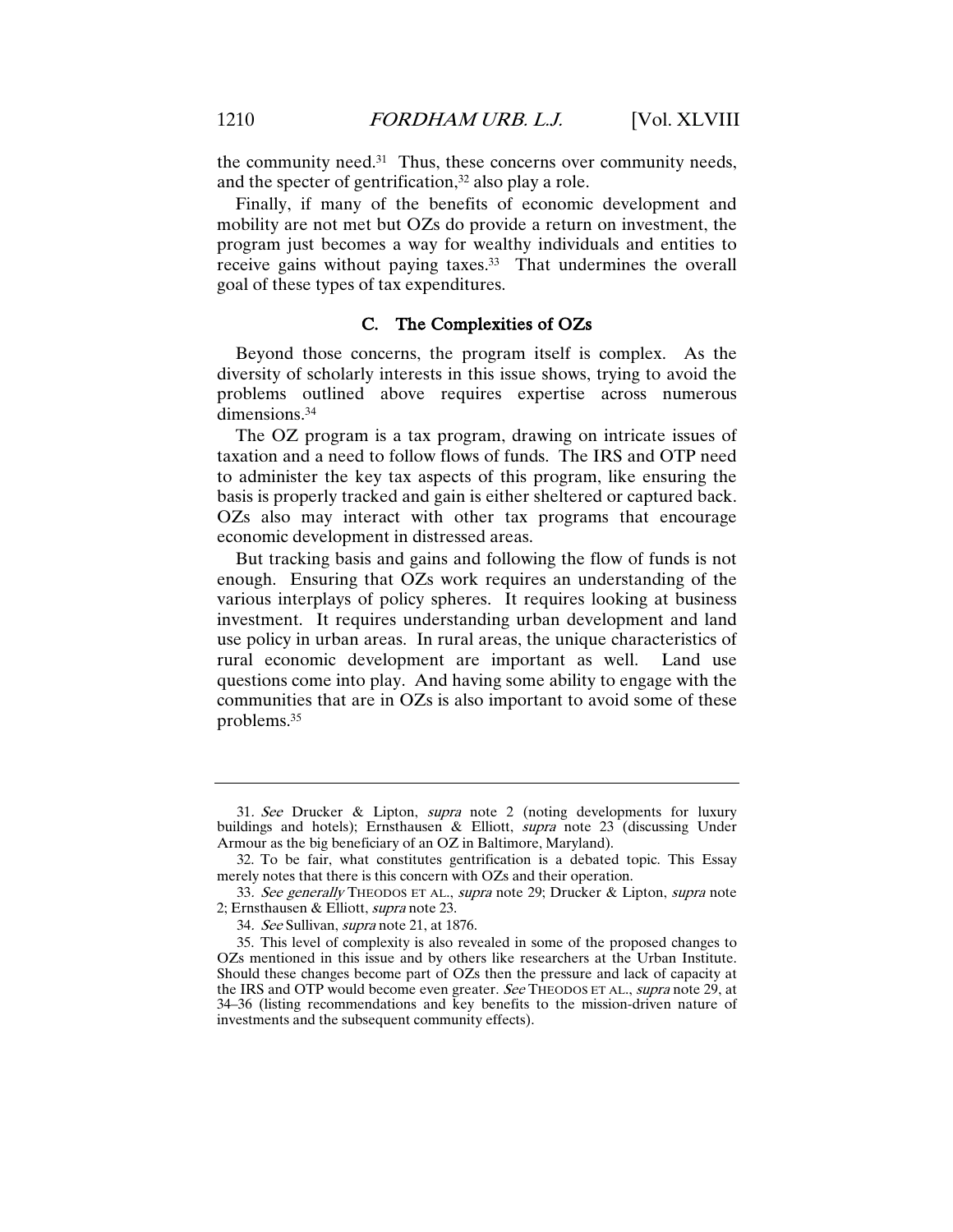Additionally, there are numerous programs that the federal government has outside of OZs and outside of the tax laws that encourage economic development.36 There should be some harmonization across these programs to prevent them from running at cross-purposes and thereby frustrating economic development goals.

Furthermore, OZs require some interplay with and monitoring of state and local government by the federal government. That type of monitoring also requires some expertise and savvy negotiation skills.

But the IRS and OTP are not well designed to address these concerns on top of the already complicated set of tax concepts within the OZ program. The result then is a program that, even if flawlessly designed, might face some of the problems outlined in Part I because it is not managed and administered effectively. Some potential ideas for addressing this issue are presented in the next section.

## II. AGENCY COORDINATION FOR OPPORTUNITY ZONES

Agency coordination is perhaps a useful way to solve some of the problems of OZs. It does not solve problems inherent in the design of OZs. But it does propose a useful means of addressing the managerial and administrative concerns and could thus improve OZs should the federal government keep and potentially modify the program.

This Part first introduces the concept of coordination and its benefits. The focus is on the OZ program itself. It then addresses some of the concerns around coordination that proper coordination design may address.

# A. Agency Coordination and its Benefits

Agency coordination is the idea that agencies should work together to solve certain public problems.37 These types of problems often are

<sup>36</sup>. EDA Programs, U.S. ECON. DEV. ADMIN., https://www.eda.gov/programs/edaprograms/ [https://perma.cc/WR8F-AT2J] (last visited Aug. 31, 2021).

<sup>37.</sup> For some of the key literature on this matter, see generally U.S. GOV'T ACCOUNTABILITY OFF., GAO-16-509, MANAGING FOR RESULTS: OMB IMPROVED IMPLEMENTATION OF CROSS-AGENCY PRIORITY GOALS, BUT COULD BE MORE TRANSPARENT ABOUT MEASURING PROGRESS (2016) [hereinafter U.S. GOV'T ACCOUNTABILITY OFF., GAO-16-509]; U.S. GOV'T ACCOUNTABILITY OFF., GAO-14- 220, MANAGING FOR RESULTS: IMPLEMENTATION APPROACHES USED TO ENHANCE COLLABORATION IN INTERAGENCY GROUPS (2014); U.S. GOV'T ACCOUNTABILITY OFF., GAO-12-1022, MANAGING FOR RESULTS: KEY CONSIDERATIONS FOR IMPLEMENTING INTERAGENCY COLLABORATIVE MECHANISMS (2012) [hereinafter U.S. GOV'T ACCOUNTABILITY OFF., GAO-12-1022]; EUGENE BARDACH, GETTING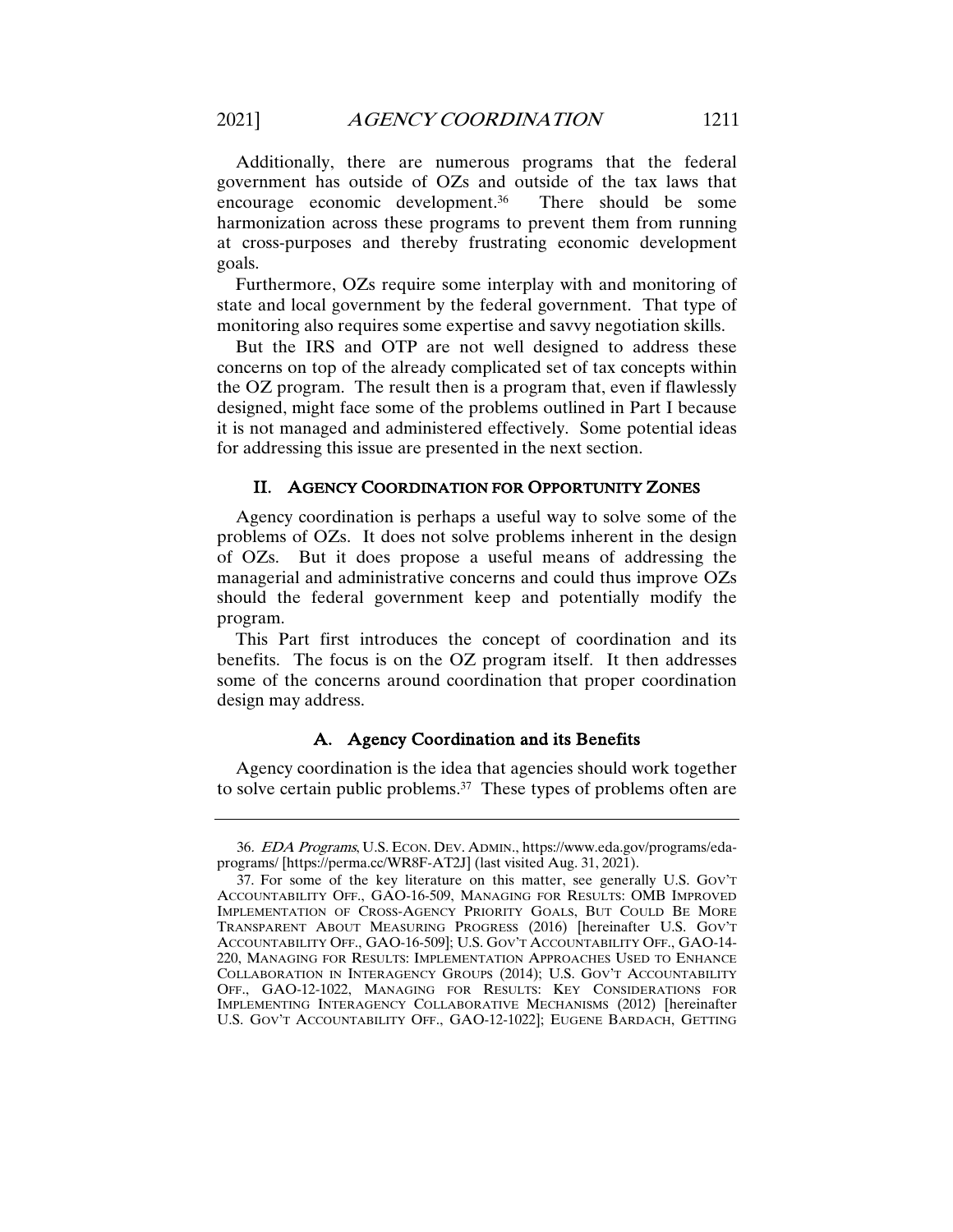highly complicated and overlap the jurisdictions of multiple agencies. Agency coordination can take many forms with varied levels of intensity.

One of the major benefits of agency coordination is that it can often draw on the expertise of various agencies together.38 Many policy problems are complex and require different viewpoints and expertise to address them. Agency coordination provides a means for drawing on the vast set of expertise and approaches within the federal government to address a problem in a way that produces a better solution. Additionally, having various experts with different backgrounds from agencies with varied missions and cultures prevents groupthink. While harmonizing the varied viewpoints could be difficult, it ultimately produces better outcomes on policy.

That need is particularly clear in OZs. As noted above, OZs are, first and foremost, a tax program. They have huge complexities in taxation. But there is also a great deal of complexity in place-based economic development. Some targets of place-based development are in distressed areas in the urban core while others occur in rural parts of the country. These issues could also overlap with questions of land use, labor markets, environmental concerns, and housing. Addressing sustainable economic development for underserved and distressed communities is a daunting task that requires numerous expert viewpoints.

Another benefit is that working together reduces agencies acting at cross-purposes and creating conflicting regulatory plans.39 Frequently, agencies administer more than one program that affects a policy sphere. Agencies also promulgate regulations within a given policy sphere. When you have multiple agencies working in such a sphere, cross-purpose policies can arise where the administration of some programs and regulations undermine other programs and regulations. That can lead to problems in trying to obey regulatory

AGENCIES TO WORK TOGETHER: THE PRACTICE AND THEORY OF MANAGERIAL CRAFTSMANSHIP (1998); Jody Freeman & Jim Rossi, Agency Coordination in Shared Regulatory Space, 125 HARV. L. REV. 1131 (2012); Jason Marisam, Interagency Administration, 45 ARIZ. ST. L.J. 183 (2013); Daphna Renan, Pooling Powers, 115 COLUM. L. REV. 211 (2015); Blaine G. Saito, Tax Coordination, 38 GA. ST. L. REV. (forthcoming 2022) [hereinafter Saito, Tax Coordination].

<sup>38</sup>. See U.S. GOV'T ACCOUNTABILITY OFF., GAO-12-1022, supra note 37, at 9–10, 13–14; Freeman & Rossi, supra note 37, at 1171–72, 1184–85; Marisam, supra note 37, at 184–85; Renan, supra note 37, at 213; Saito, Tax Coordination, supra note 37, at 15–17.

<sup>39</sup>. See Freeman & Rossi, supra note 37, at 1150–51; Saito, Tax Coordination, supra note 37, at 17–18.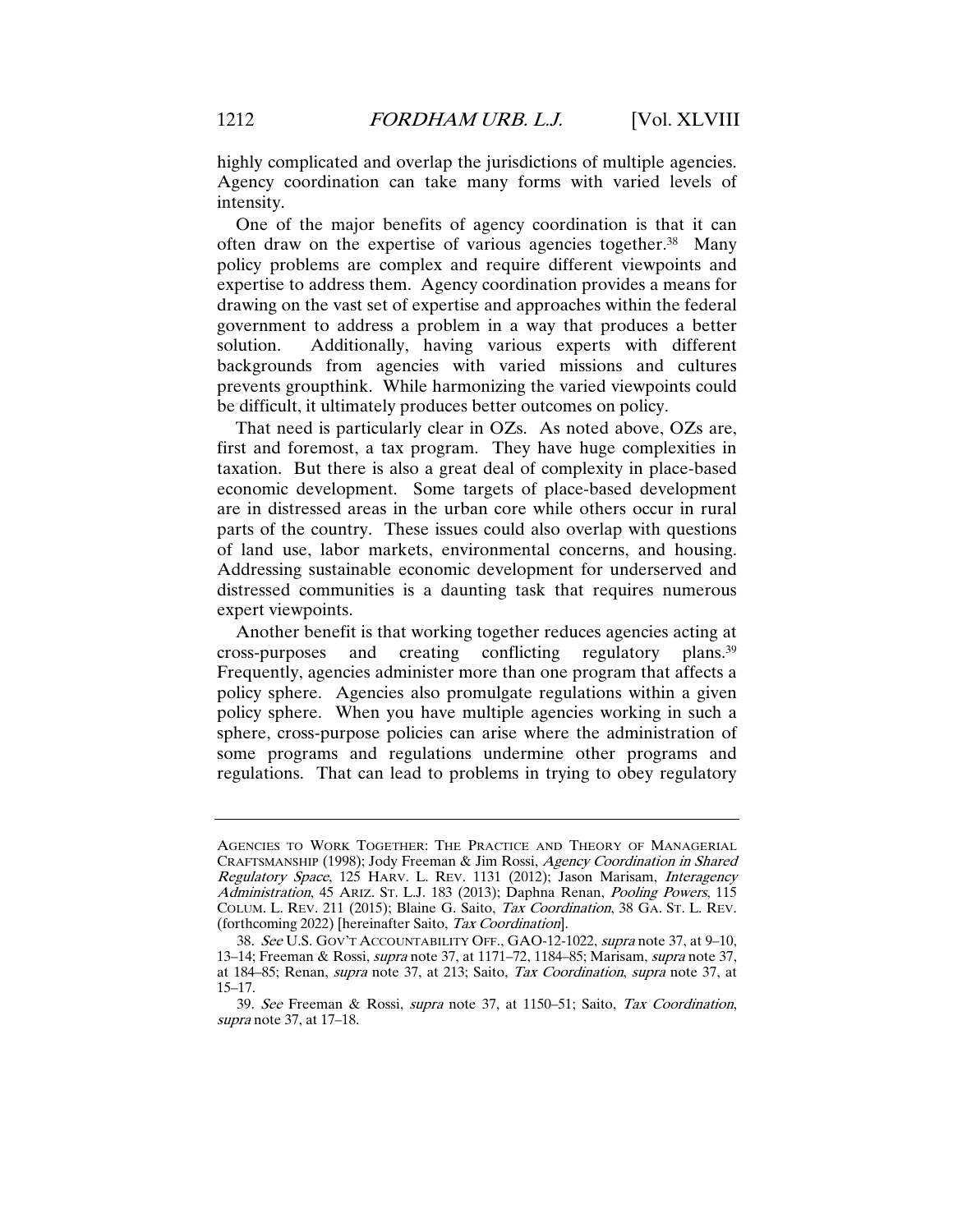commands or unnecessary tradeoffs between various federal programs.

Here, OZs can harness the benefits of agency coordination to avoid cross-purpose federal programs. Many agencies outside of the IRS and OTP have some stake in this matter. Any agency involved in place-based economic development programs would ideally work together with the IRS and OTP to have these programs reinforce one another. Further, it is important that the regulations for these programs work in harmony.

Agency coordination can work well in allowing for resource efficiency.40 Traditionally, writers who talk about overlapping agency jurisdictions in a policy sphere talk about the benefits of redundancy — that is creating similar capacities in multiple agencies. But redundancy is expensive. In fact, in the tax sphere, the IRS and OTP often build redundancies not to help mitigate the probability of regulatory failure in some broad policy sphere but instead to make sure they can administer the tax code itself.

With OZs, given that it is such a large and complex tax program, having the IRS and OTP go it alone would mean massive resource and staffing commitments. Unfortunately, the IRS and OTP have, in recent years, seen significant cuts in funding.41 Even if pledges that President Biden and Congressional Democrats have made to increase IRS funding go forward, most of those will likely go to areas that were starved of funds, like auditing wealthy people.<sup>42</sup> The lack of resources then means that it is unlikely that the IRS will invest in program management aspects of the OZ program like collecting and sharing smart practices to encourage meeting the greatest needs of communities to states, localities, and private actors. Furthermore, it is similarly foolhardy to expect other agencies to use resources to develop the necessary expertise in tax accounting and the interactions

<sup>40.</sup> Freeman & Rossi, *supra* note 37, at 1182–84; see also Marisam, supra note 37, at 190; Saito, Tax Coordination, supra note 37, at 18–19.

<sup>41</sup>. See, e.g., Yeganeh Torbati, Bipartisan Infrastructure Deal Could Make It Harder for Tax Cheats to Elude IRS, WASH. POST (June 28, 2021, 2:45 PM), https://www.washingtonpost.com/business/2021/06/26/irs-enforcement-infrastructure/ [https://perma.cc/MBU3-CYG7] (discussing a new bill that would increase IRS funding after decades of budget cuts).

<sup>42.</sup> Press Release, U.S. Dep't of the Treasury, Investing in the IRS and Improving Tax Compliance (Apr. 28, 2021), https://home.treasury.gov/news/pressreleases/jy0150 [https://perma.cc/GGZ9-KLWM]; see also Press Release, U.S. Dep't of the Treasury, Statement by Secretary Yellen on the President's FY22 Discretionary Funding Request (Apr. 9, 2021), https://home.treasury.gov/news/pressreleases/jy0117 [https://perma.cc/4JDH-FRQ8].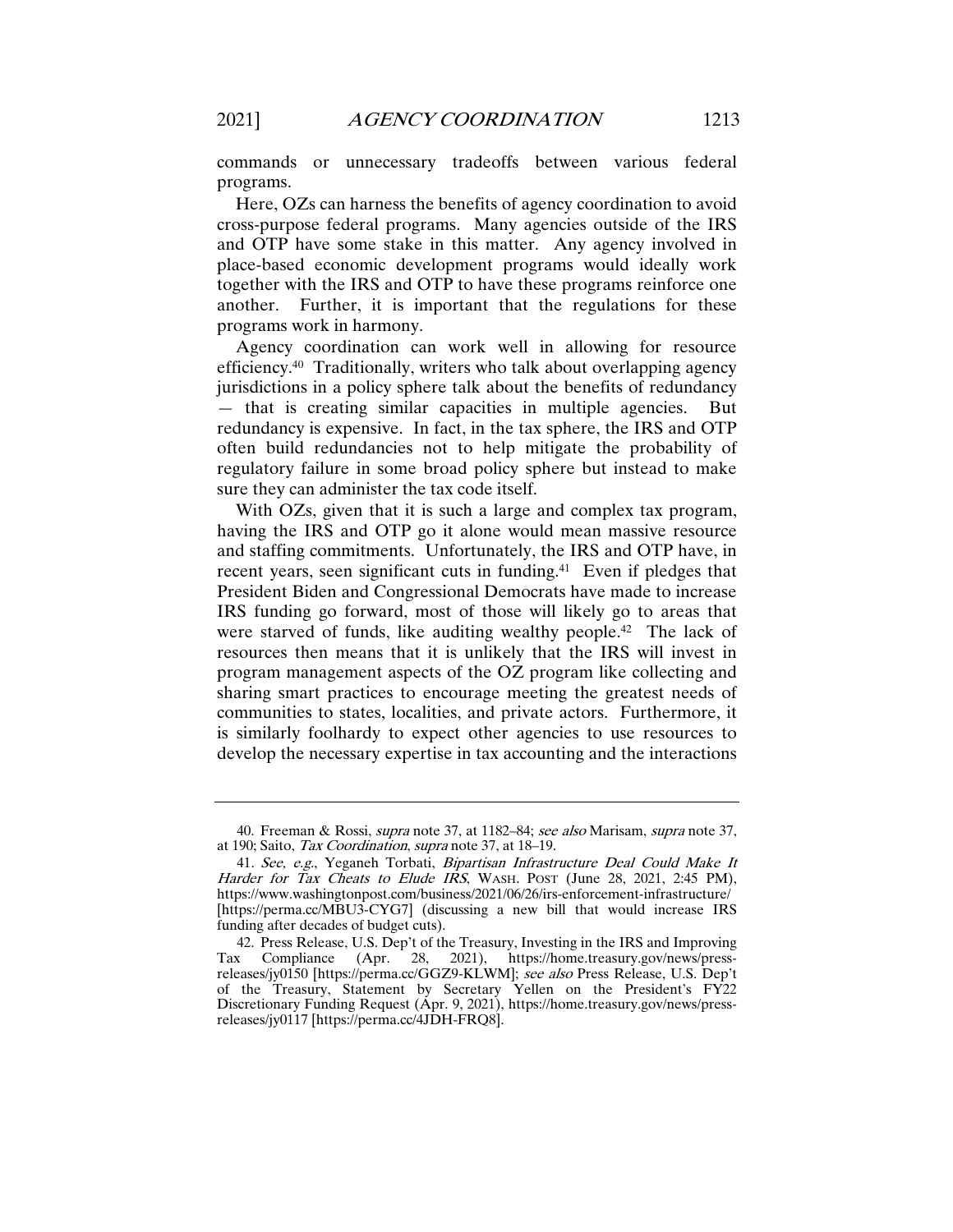of OZs with other parts of the tax law. Thus, here too, coordination could provide a major benefit to the OZ program.

Coordination can also help limit agency capture.43 A single agency administering a program is often captured by interest groups that work with that agency frequently. When another agency joins forces with the agency involved in the program, that same interest often does not have the same influence over this new agency as it may have had over the first agency involved. To capture effectively, that interest group will need to capture both agencies, not just the first agency with which it had a relationship.<sup>44</sup> Furthermore, different agencies often have capture risk by different sets of interest groups.45 Agency coordination with another agency can also allow agencies to play interference. For example, where two separate interest groups each seek to capture separate agencies, by coordinating, the agencies can play the interests groups off of each other. This can provide the two agencies greater space and freedom to implement policy and manage programs.

With OZs, different agencies also have different interest groups that are more likely to capture them. The IRS and OTP are most likely captured by sophisticated taxpayers, like financial interests that operate QOFs. But other agencies, like HUD are more likely captured by interests related to the direct development of OZs. Having more than the IRS and OTP running the OZ program should reduce capture and allow the IRS, OTP, and a coordinating agency to play those interests off each other. For example, developers and QOF managers may not have identical goals. Recognizing those divergent interests, the IRS and OTP working, say, with HUD could exploit those differences to create greater room for them to manage the program better or even seek out other voices.

Finally, and quite important given some of the problems surrounding OZs, different agencies often have different constituencies and dissimilar ways to access members of the public. Indeed, while other agencies may not be perfect, the IRS and OTP are perhaps the least likely of the agencies at the federal level to engage effectively with the needs of community members directly affected by OZ projects. Coordination in this area, then, provides a

<sup>43.</sup> Freeman & Rossi, supra note 37, at 1186–87; Saito, Tax Coordination, supra note 37, at 19.

<sup>44</sup>. See sources cited supra note 43.

<sup>45</sup>. See sources cited supra note 43.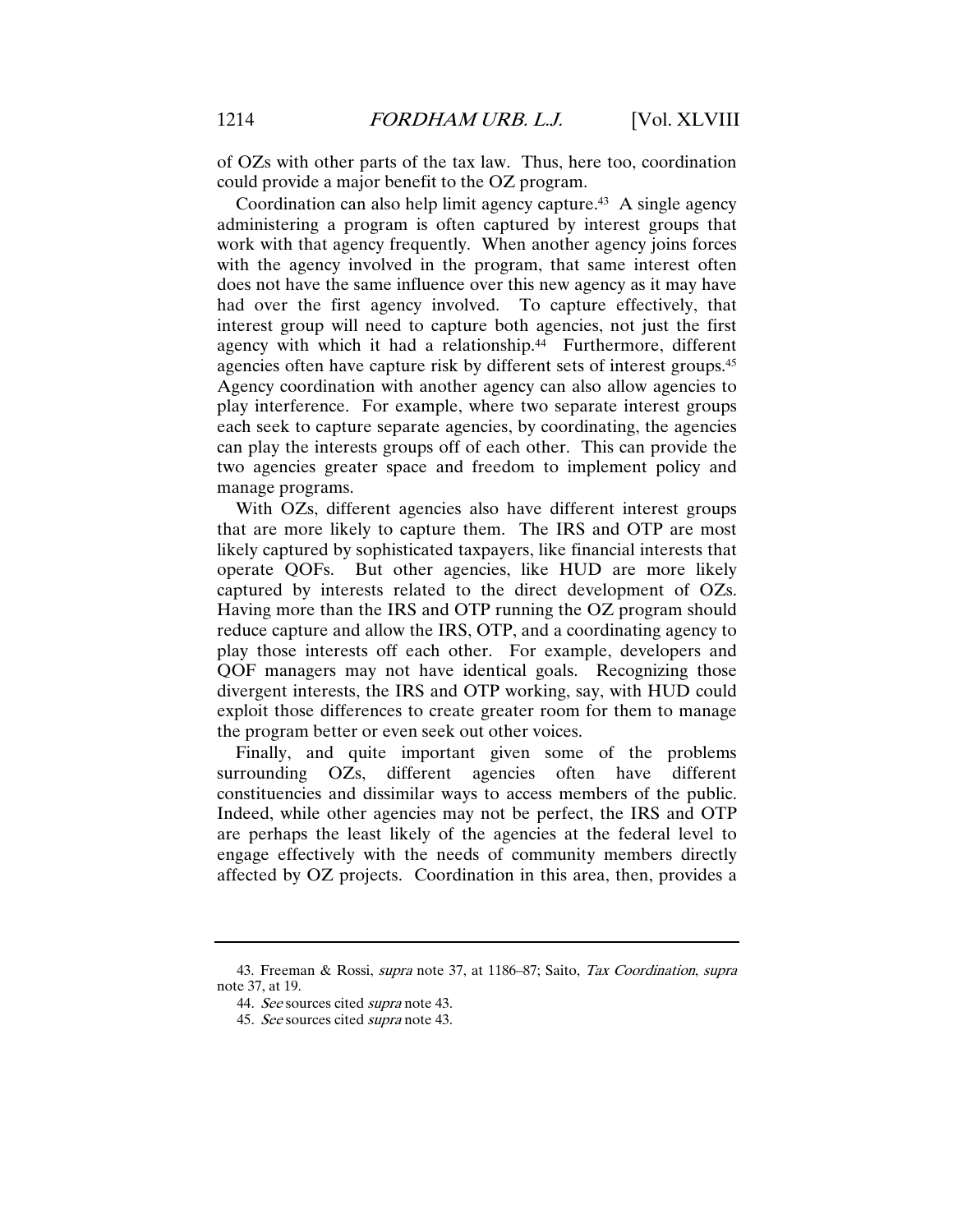more effective means to reach out to these people and allow their voices to provide input.

#### B. Coordination Pitfalls

Coordination is not magical, and it is often not easy. There are some common pitfalls regarding coordination. But the appropriate tools can address these pitfalls.

The first concern is that there could be indeterminacy, turf fights, or other forms of unproductive conflict. Indeterminacy arises when agencies for some reason or another, usually because of some conflict, cannot reach a resolution on the policy. 46 Turf fights occur when an agency tries to overclaim within a policy space to exclude other actors.47 These forms of conflict arise sometimes from agencies aggrandizing themselves or agencies that have major viewpoint differences and are unwilling to compromise on those differences. Conflicts like these can also arise when agencies and their employees do not understand the other agency and its culture. A sense of unfamiliarity and a lack of trust can lead to these forms of unproductive conflict.48

Another problem is, the opposite of indeterminacy and turf wars, the loss of all conflict.49 Conflict and competition among agencies can sometimes be productive leading agencies to race to implement programs better and faster than others. Ironically, the loss of conflict leads to the very groupthink that agency coordination seeks to avoid.50 Here, the differences in culture and agency goals can help avoid this loss. If agencies in the coordination effort have different goals and outlooks, the risk of this problem is greatly reduced.

Successful agency coordination then requires threading the needle between these two poles by using the various tools described below.

In the case of OZs, the larger concerns resulting from indeterminacy stem less from confrontation but more from a sense of

<sup>46</sup>. See Marisam, supra note 37, at 210.

<sup>47.</sup> BARDACH, supra note 37, at 178–80; Marisam, supra note 37, at 210–12; Saito, Tax Coordination, supra note 37, at 20-21.

<sup>48.</sup> See sources cited *supra* note 47.

<sup>49.</sup> See Daniel A. Farber & Anne Joseph O'Connell, Agencies as Adversaries, 105 CALIF. L. REV. 1375, 1384–85 (2017) (noting that conflict can often be beneficial); Jacob E. Gersen, Overlapping and Underlapping Jurisdiction in Administrative Law, 2006 SUP. CT. REV. 201, 212–14 (2006); Saito, Tax Coordination, supra note 37, at 20– 23.

<sup>50</sup>. See Farber & O'Connell, supra note 49, at 1422; see also Gersen, supra note 49; Saito, Tax Coordination, supra note 37, at 21–23.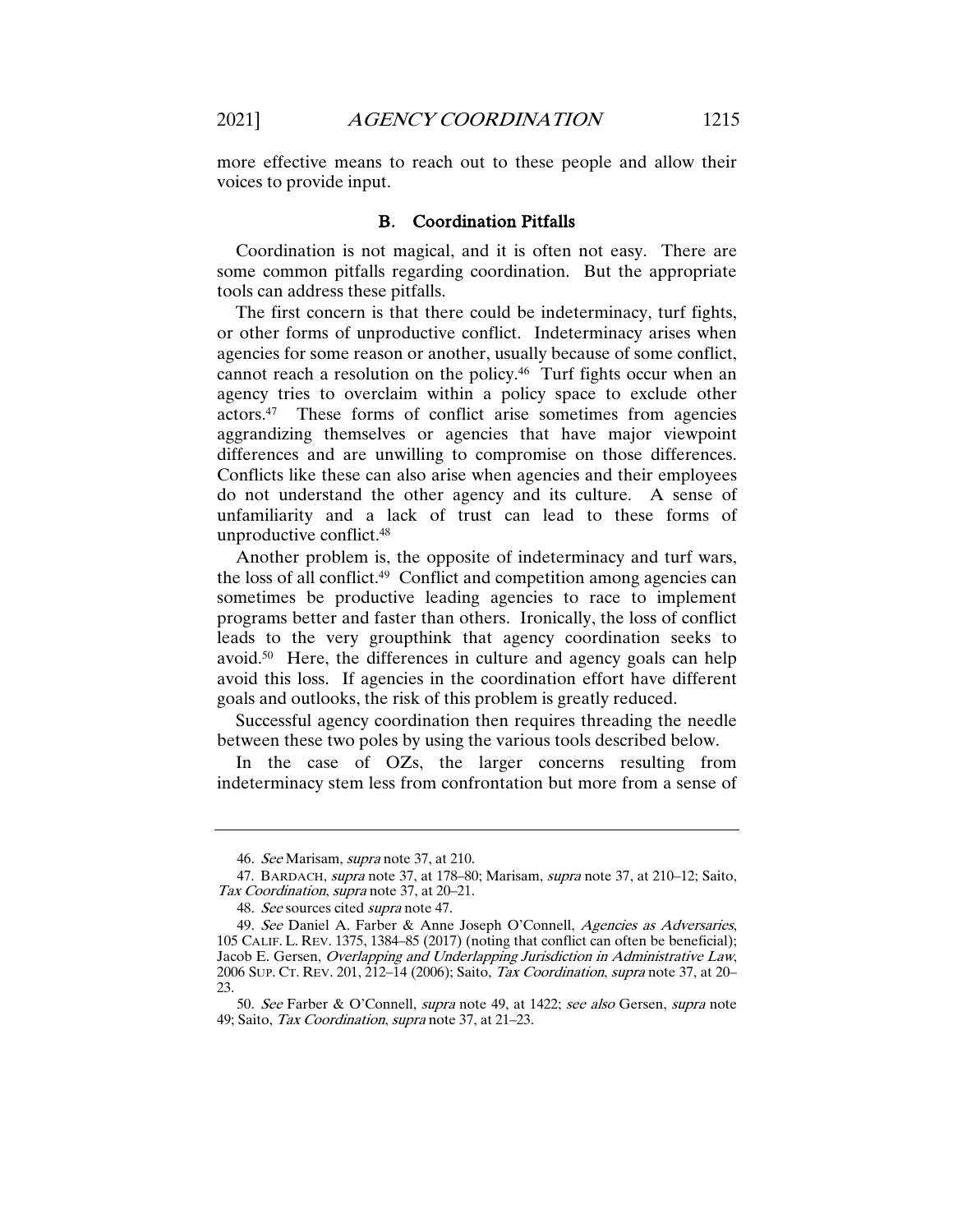neglect and inexperience in working together.<sup>51</sup> The IRS and OTP are not known for working with other agencies to implement, administer, and manage tax programs that have other policy effects well.<sup>52</sup> The lack of experience of working with others and the intrinsic complexity of working in the tax area can lead to misunderstanding of other agencies' cultures by the IRS and OTP, and vice versa.53 That leads to a lack of trust and raises the risk that when the agencies work together, they may not answer key questions or undertake important actions. This indeterminacy means that people are then left in a lurch.54 It also provides an opportunity for actors to use the program in ways that Congress and others did not intend by increasing private gains and reducing the communal economic gains.

# C. Coordination Versus Reorganization

Given the challenges of coordination and the pitfalls noted above, some may argue that the best solution would be to reorganize the matter and remove the program from the IRS and OTP. That call though may not work well with OZs.

First, the OZ program relies heavily on tax concepts and is embedded within the tax laws. Changes to the program could affect other parts of the tax law. To ensure that the tax laws somewhat cohere, the IRS's and OTP's involvement is important. Additionally, changes in the tax law could affect the OZ program itself. Understanding those effects is also important to managing the program and its incentives. But to understand those effects, one needs to have an overall understanding of the tax laws. Thus, having the IRS and OTP involved to handle these issues and to provide tax expertise is important.

Second, the OZ program also involves monitoring finances and QOF. The IRS is traditionally good at this type of monitoring and enforcement. Keeping the IRS involved then allows the OZ program to rely on and leverage this expertise.

Third, the IRS and OTP have an overview of the entire Code and Treasury Regulations and could find areas of overlap between these programs and other tax programs for place-based economic development. They are in the best position to ensure these tax place-

<sup>51</sup>. See Saito, Tax Coordination, supra note 37, at 20–21.

<sup>52</sup>. Id.

<sup>53</sup>. Id.

<sup>54</sup>. Id.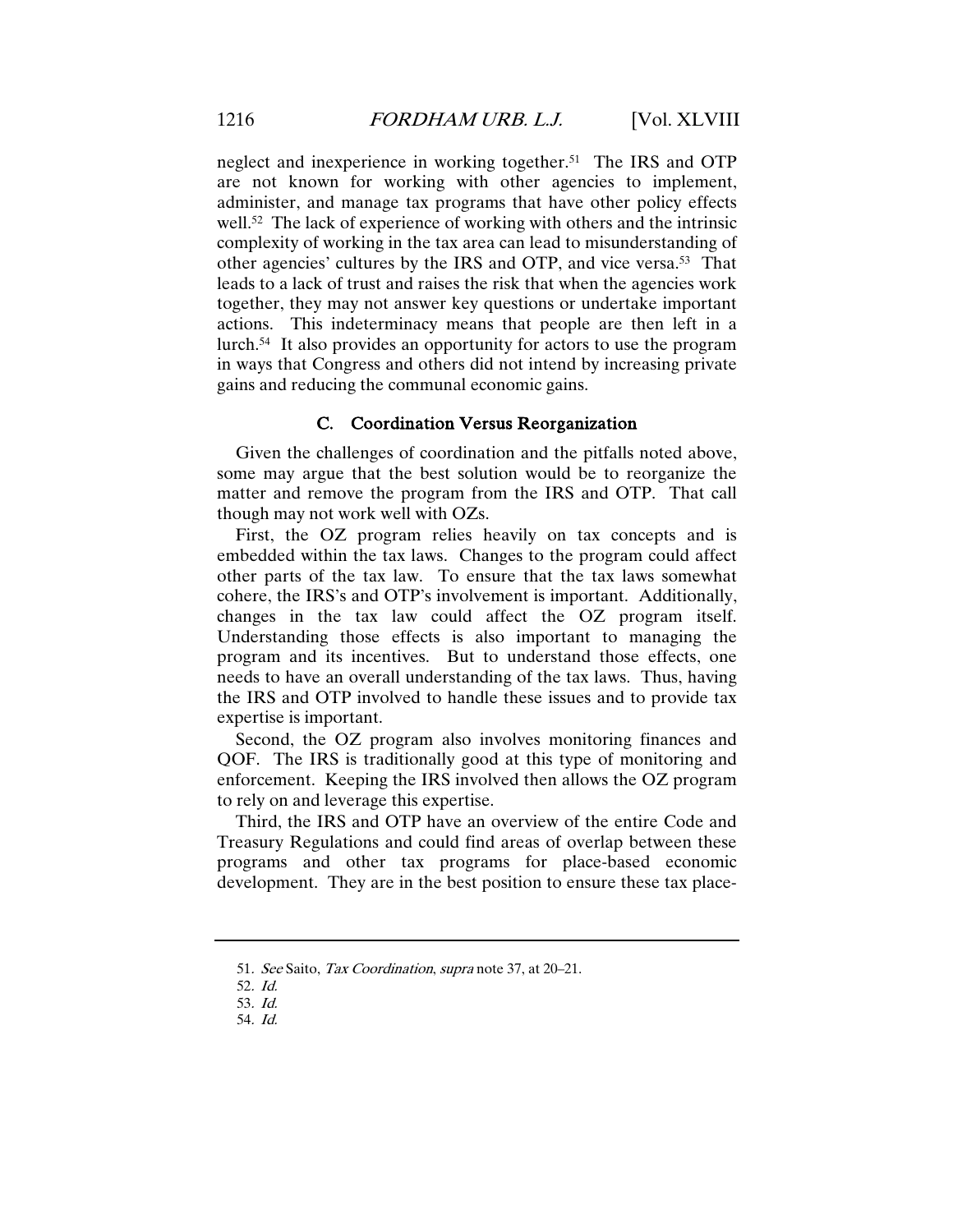based economic devolvement programs within the Code work well together.

Fourth, reorganization itself is also not costless. Many of the pitfalls of duplication one seeks to avoid by having the IRS and OTP solely in charge of OZs would be replicated if another agency were solely administering the program. Furthermore, reorganizations do not always go smoothly.

Thus, coordination seems to be the best route to address the program. The means to prevent some of the problems of agency coordination among the IRS, OTP, and other federal agencies is to structure the agency coordination in an intentional way. That involves using both structural and managerial tools to ensure that coordination for the OZ program works well. The next section addresses these coordination tools and how to use them within the OZ program.

# III. STRUCTURING OZ AGENCY COORDINATION

Avoiding the pitfalls of coordination and seeking the highest level of gain requires a proper structuring of agency coordination and the use of the proper tools.

Given that this program affects numerous policy spheres and has a great deal of complexity both in tax and non-tax areas, using several coordination tools in combination is likely important.

Success in coordination is not guaranteed. Working together across agency lines is hard. But without coordination, it is unlikely that the OZ program will work effectively. Below are some of the tools to aid in successful coordination.

This section first examines what agencies should be involved in the coordination. It then discusses how the centralized power of the Executive Office of the President, mainly the Office of Management and Budget (OMB) and OMB's subagency, the Office of Information and Regulatory Affairs (OIRA), can assist. It then delves down to tools and actions that the IRS and OTP can use to assist in the coordination effort. It closes by examining how the coordination effort may increase community involvement in OZs.

### A. Agencies Involved

An essential first step is determining which agencies should participate in a coordination effort for managing OZs going forward.

Three other agencies come to mind for working in tandem with the IRS and OTP in administering OZs. The first is HUD. As the lead agency for rental housing in the United States, HUD administers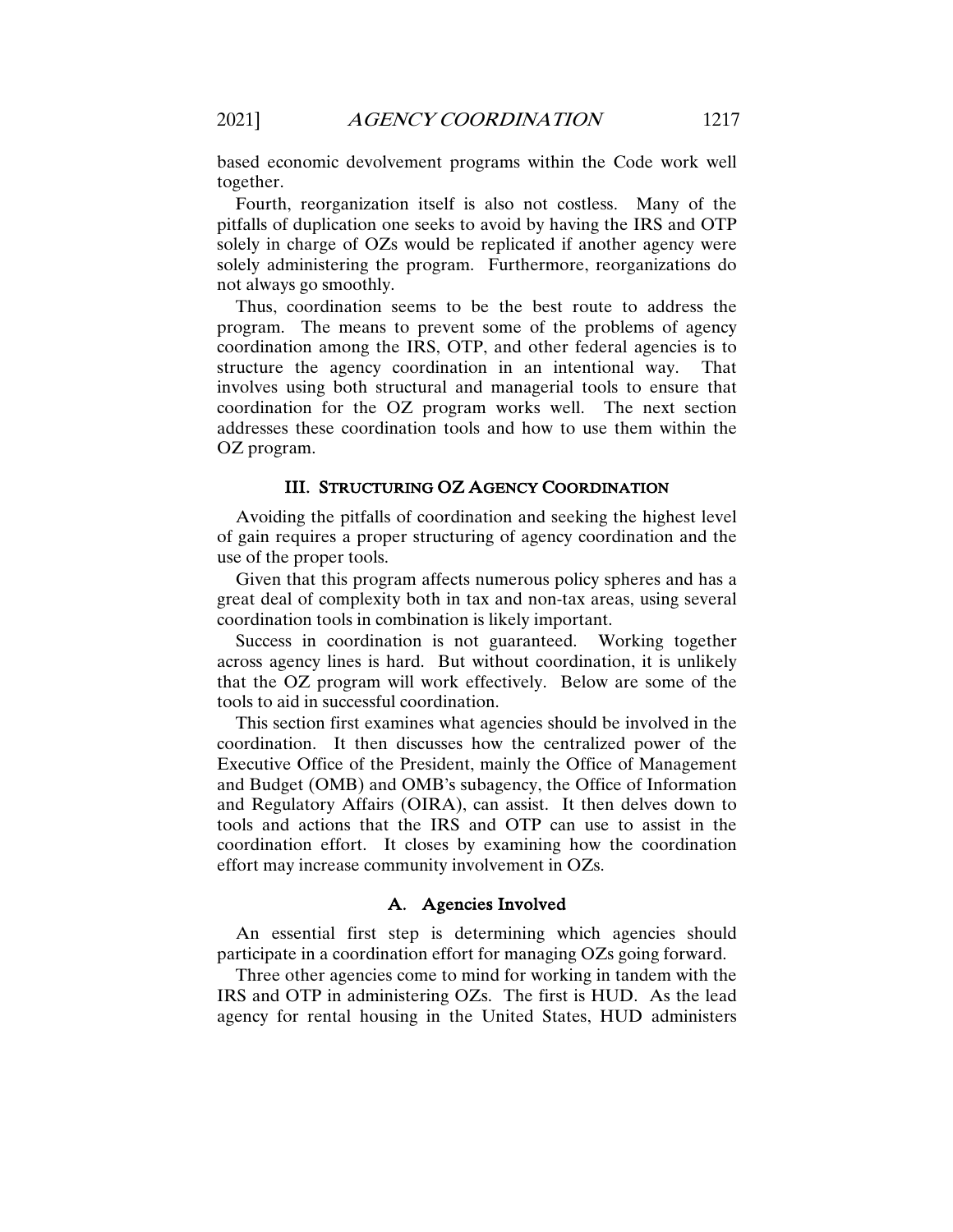numerous programs for place-based economic development outside of the rental housing sphere.55 HUD could work to use OZs to leverage other important programs for revitalizing distressed areas like Community Development Block Grants (CDBGs).<sup>56</sup>

A second agency is USDA. The USDA does economic development focused on agriculture and rural areas. It has a preexisting working relationship with HUD as well as working on rental housing matters in rural areas.57 The USDA also has contact with members of rural communities who often benefit from its programs.58

Finally, a third agency to consider is a subagency of the Treasury, the CDFI Fund. Along with the IRS and OTP, the CDFI Fund administers a sister program to OZs, the NMTC.59 While OZs seek to attract equity capital, the NMTC attracts debt financing for placebased community economic development.<sup>60</sup> The strong overlaps between these programs' purposes and the existing strong relationship among the IRS, OTP and the CDFI Fund also support working together.<sup>61</sup>

Additionally, all three agencies have contacts and can work both with and push back against state and local entities. These agencies have experience not only enforcing rules against state and localities, but also monitoring them for what works well and serving as a source of support for interested states and localities looking to tailor certain smart practices. Such information is also useful to determine what changes need to be made to the OZ statute and regulations to help it evolve into a more effective program.

After identifying the agencies, the next question that arises is which agency should take the lead. At this point, since the IRS and OTP

<sup>55.</sup> See Blaine G. Saito, Collaborative Governance and the Low-Income Housing Tax Credit, 39 VA. TAX REV. 451, 484–85 (2020) [hereinafter Saito, Collaborative Governance); Programs of HUD, U.S. DEP'T HOUS. & URB. DEV., https://www.hud.gov/sites/dfiles/Main/documents/HUDPrograms2020.pdf [https://perma.cc/87FH-YGFC].

<sup>56</sup>. See Housing and Community Development Act of 1974, Pub. L. No. 93-383, 88 Stat. 633.

<sup>57.</sup> Rural Housing Service, U.S. DEP'T AGRIC., https://www.rd.usda.gov/aboutrd/agencies/rural-housing-service [https://perma.cc/8WWE-ZEKT] (last visited Aug. 11, 2021).

<sup>58</sup>. Id.

<sup>59.</sup> About Us, CMTY. DEV. FIN. INST. FUND, https://www.cdfifund.gov/about [https://perma.cc/FNU2-H2ZB] (last visited Aug. 12, 2021).

<sup>60</sup>. Id.

<sup>61</sup>. See THEODOS ET AL., supra note 29, at VII (calling for more OZ investment in CDFIs).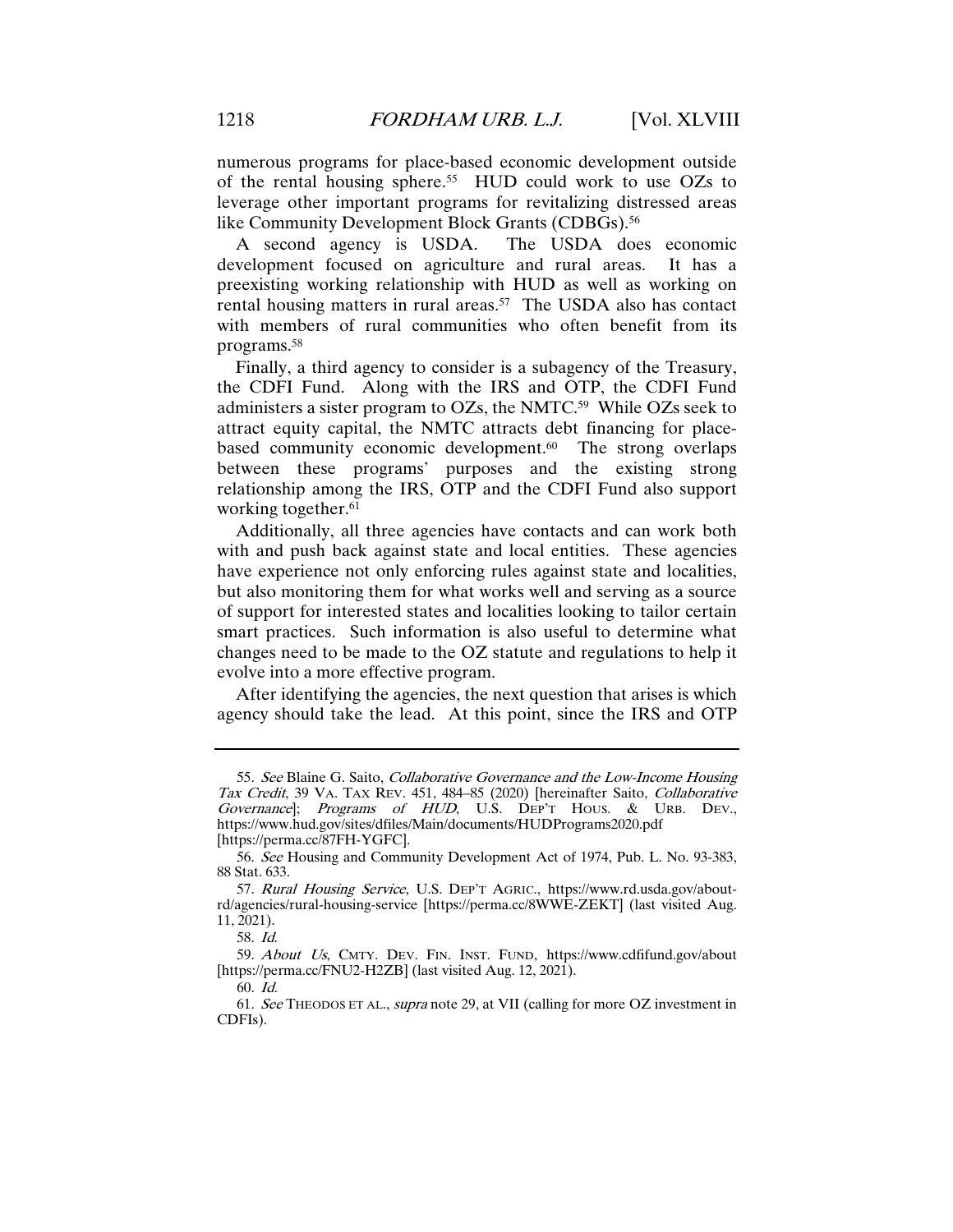have already taken significant steps in implementing OZs through regulations and publicizing them to investors in QOFs, it makes some sense to leave leadership of the program there for now.62 But at some point, another agency could take the lead as the program develops and changes.

# B. Coordination from OMB and OIRA

The OZ program has bipartisan backing from Congress, and is also a policy that even the Biden Administration wants to continue.<sup>63</sup> Given this political support, coordination efforts for OZs can call on the OMB and the OIRA.64

OMB can help in a few ways. First, it has some understanding of other coordination efforts within the federal government.65 It serves as a potential storehouse for smart practices from the agencies involved in OZ coordination.<sup>66</sup>

OMB can also help in ensuring that the agencies receive resources to implement effective coordination.<sup>67</sup> That means ensuring that there is some budget authority to use many of the coordination tools and holding the agencies to account here.<sup>68</sup>

OIRA, as a subagency of OMB, can also help coordinate. While previously excluded from OIRA review, tax regulations, including those for OZs, now must go through the OIRA review process if they are considered economically significant.69 Using this process can ensure that all agencies involved in the coordination effort on OZs get a proper say in the regulation process.

More importantly, OIRA's review of previous regulations also allows it to introduce the IRS and OTP to other agencies that may be interested in the OZ program going forward.<sup>70</sup> For the three agencies

<sup>62</sup>. See Saito, Collaborative Governance, supra note 55, at 496 (noting that if coordination were to occur under the LIHTC, given its central role in operating the program and its enforcement powers, retaining IRS leadership would make sense).

<sup>63</sup>. See Sullivan, supra note 21, at 1876–77.

<sup>64</sup>. See Saito, Tax Coordination, supra note 37, at 54–56.

<sup>65</sup>. See id.

<sup>66</sup>. See U.S. GOV'T ACCOUNTABILITY OFF., GAO-16-509, supra note 37, at 23–25, 28-30; Saito, Tax Coordination, supra note 37, at 55-56.

<sup>67.</sup> Saito, Tax Coordination, supra note 37, at 56.

<sup>68</sup>. See id.

<sup>69</sup>. See id. at 54–55; see also Clinton G. Wallace, Centralized Review of Tax Regulations, 70 ALA. L. REV. 455, 478–82 (2018).

<sup>70</sup>. See Cass R. Sunstein, The Office of Information and Regulatory Affairs: Myths and Realities, 126 HARV. L. REV. 1838, 1840–43 (2013); Saito, Tax Coordination, supra note 37, at 54–55.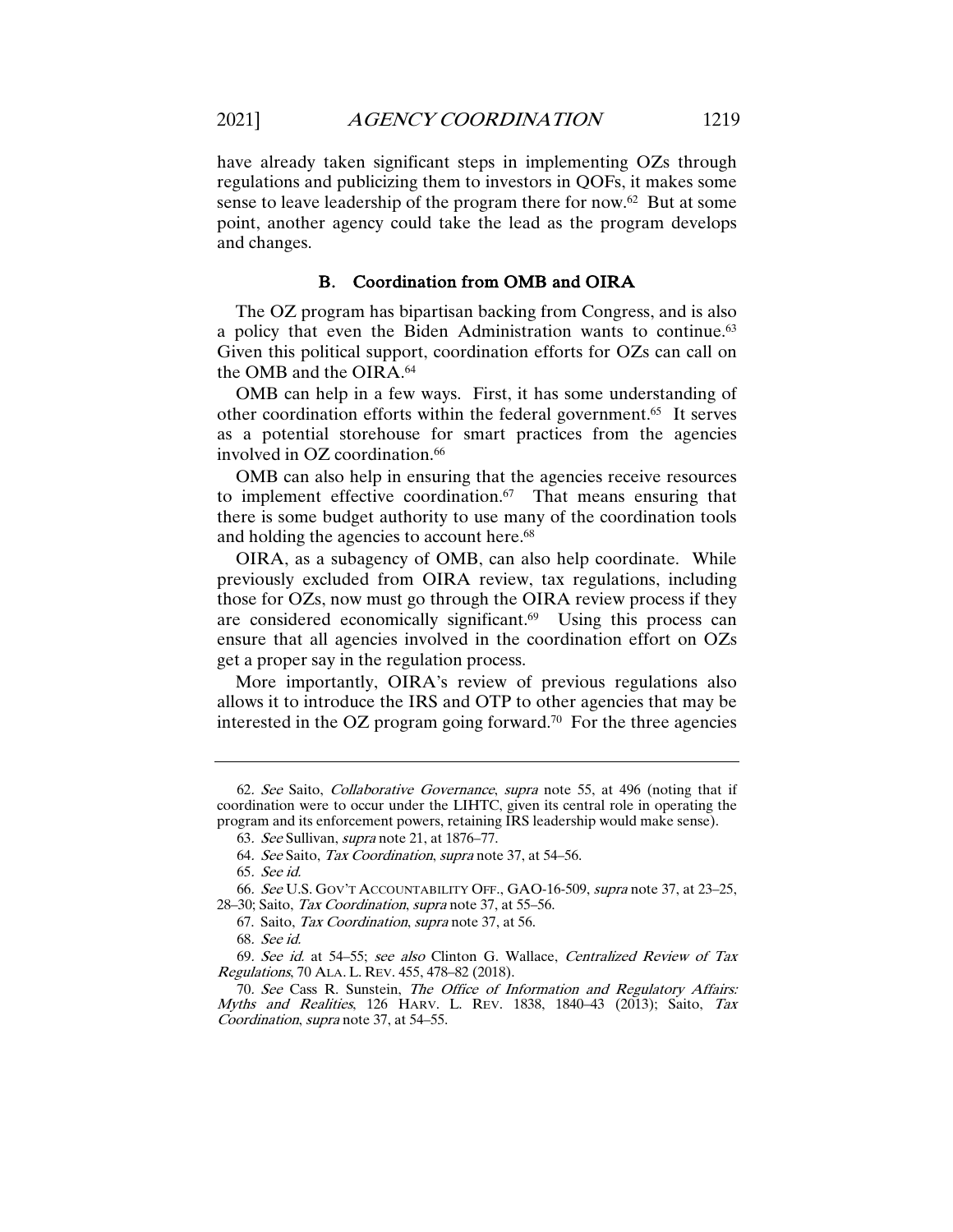mentioned above as primary agencies to work with the IRS and OTP in the OZ program, OIRA review of newer regulations can serve as an initial point of contact. In doing so, intra-agency discussions can occur, which, in turn, can build trust among agency personnel. Furthermore, OIRA review and OIRA's involvement can also help facilitate other agencies outside those mentioned above that may have something to add to the OZ program's participation. For example, if more information is required regarding labor markets and job training, perhaps OIRA can invite the Department of Labor to comment on any proposed regulations to OZs.

Finally, OIRA and OMB can also assist the IRS and OTP and the coordinating agencies to develop and use the managerial coordination tools mentioned below. OIRA and OMB, by sitting in the Executive Office of the United States President and overseeing the entire executive branch,<sup>71</sup> can determine the smart practices in other agency coordination efforts and see if some of those can be adapted to the OZ program. 72 They can also serve as facilitators for negotiations. They can also continue to monitor the coordination and push the agencies to update their practices should the needs of the programs or the agencies change.

Thus, having some of this effort come from the top can help. But the lion's share of coordination work must come from the IRS and OTP itself. Below are some of the key tools that they should use in implementing coordination.

## C. Managerial Coordination Tools

One of the most important ways to make coordination succeed is to employ managerial tools to make it work. Section C describes these tools.

# i. Memorandum of Understanding

The Memorandum of Understanding (MOU) is perhaps the most venerable and well-known of the coordination tools.73 MOUs are agreements between agencies in a coordination effort. They outline the roles, rights, and responsibilities of each of the actors. Even

<sup>71.</sup> See Saito, Tax Coordination, supra note 37, at 51, 54–56.

<sup>72</sup>. See id.

<sup>73.</sup> U.S. GOV'T ACCOUNTABILITY OFF., GAO-12-1022, supra note 37, at 25–26; see also Freeman & Rossi, supra note 37, at 1161–65; Saito, Tax Coordination, supra note 37, at 63–64.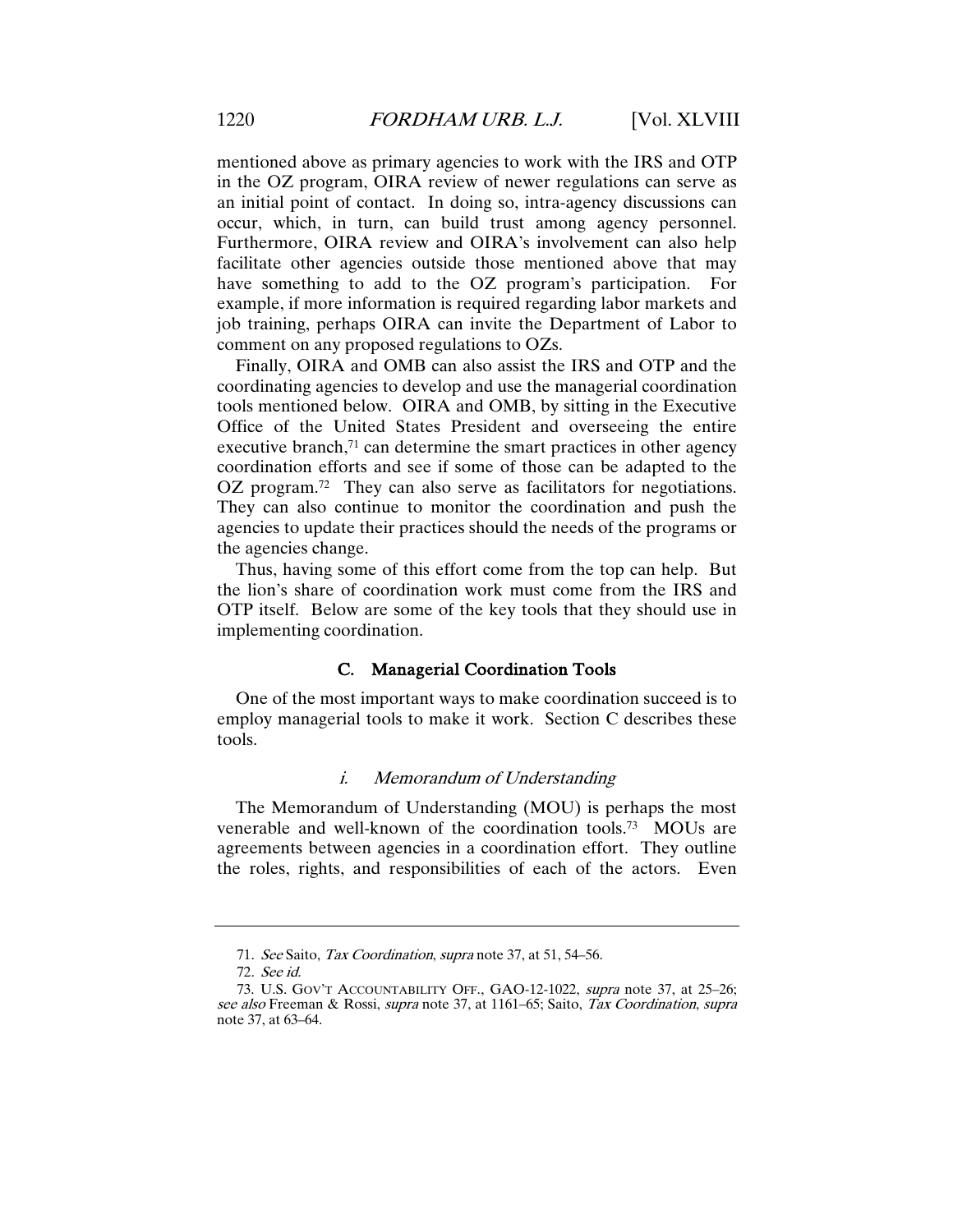though they are not legally binding, $74$  agencies often act as if MOUs have some force behind them.75

The process of developing an MOU in the OZ context requires that the agencies outline the key program management, policy, and regulatory concerns with OZs. The MOU development process should then have the agencies engage in a discussion of the resources and expertise they can bring to the OZ program. The MOU should also outline how the agencies will engage with all the parties in the OZs, including key community voices. In short, the process of developing the MOU should help the parties work through their concerns and understandings of the program and their coordination.

On some of the details of what the MOU should contain, it should parcel responsibilities based on the agencies' expertise. In terms of trying to ensure that finances are in order and to maintain compliance, the IRS and OTP should be involved. But most of the programmatic responsibilities should fall in the hands of the non-tax agencies. These responsibilities include determining what types of projects are best at revitalizing distressed areas, engaging local communities to help assess their needs, and investigating whether OZ investments actually meet those needs.

The MOU should also outline the interaction of OZs and other place-based economic development programs. Indeed, it may help the same sets of agencies coordinate with the IRS and OTP on other place-based economic tax credits. These programs include but are not limited to the NMTC and LIHTC. Furthermore, it may also make sense to consider the managerial interactions between OZs and actual outlay programs like CDBGs. The goal is to have these programs work as harmoniously together as possible.

Finally, the MOU should also help outline how some of these other coordination tools below should work. It can provide the overall structure to ensure the other tools are successful in facilitating coordination. The MOU should also outline what resources need to come to bear on managing the OZ program.

#### ii. Information Sharing

Another vital part of successful coordination is sharing necessary information among the agencies as they work together.76 A failure to

<sup>74.</sup> Freeman & Rossi, supra note 37, at 1165.

<sup>75</sup>. See id. at 1161–63 (finding that agencies sign MOUs for "a variety of purposes" and use these documents to outline clear goals among agencies).

<sup>76.</sup> Saito, Tax Coordination, supra note 37, at 64–66.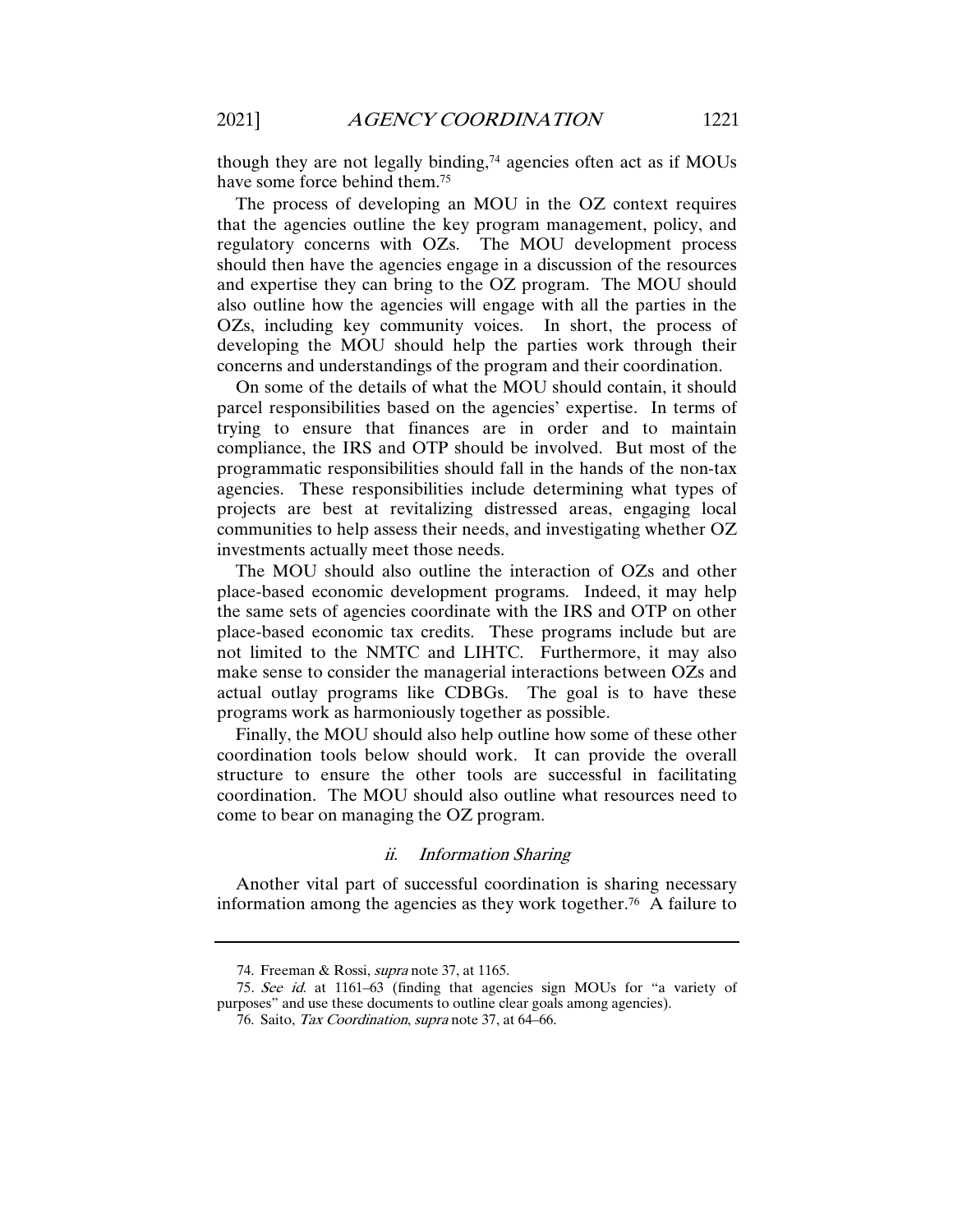share information between the IRS and OTP and the other coordinating agency will lead to a failure in the effort.

For OZs, there are significant pieces of information that all the agencies involved need to know. Agencies should know what projects and QOZ Businesses that QOFs are funding. They should know what effect these investments have on the underlying community in an OZ. All agencies should also have access to some information as to what drives OZ investments and to see if investments in OZs also draw upon other tax and non-tax economic development programs.

But not all agencies involved in the coordinated management of the OZ program need to know everything that the IRS needs to administer the tax benefits. Most importantly, other agencies do not need to know the identities of investors in QOFs and the amount of deferred or forgone taxes on gains that each investor receives from a QOF investment. It is only the IRS that needs that information. Although, aggregate information here would be helpful for the coordinating agencies to manage the program.

To that end, then, the agencies should determine together how to structure the exchange of large amounts of important information regarding OZs and the various investments made while still protecting some level of taxpayer privacy.

Some of these moves in the OZ program right now not only require sharing of information but collection. Others have pointed out that now, under the current law, the IRS is collecting little information on OZs and their projects.77 Most of the information for how much is invested in OZs comes from third-party sources.

That problem, though, gives Congress and others an opportunity to think intentionally about the information sharing regime for OZs. Traditionally, the IRS is prohibited from disclosing tax return information under I.R.C. § 6103. Furthermore, most coordination efforts do not meet the tax administration exception under I.R.C. §  $6103(h).$ <sup>78</sup>

A useful way around this issue is to have more of the information other than the identities of QOF investors run through the partner agencies.79 That information can, if needed for the tax benefits, then

<sup>77</sup>. De Barbieri, supra note 21, at 148–53 (noting the lack of annual reporting requirements and reporting for the selection of OZs).

<sup>78</sup>. See I.R.C. §§ 6103(j)(1)–(3), (5)–(6), (k), (l), (o); see also Saito, Tax Coordination, supra note 37, at 64–66.

<sup>79</sup>. See Saito, Tax Coordination, supra note 37, at 64–66.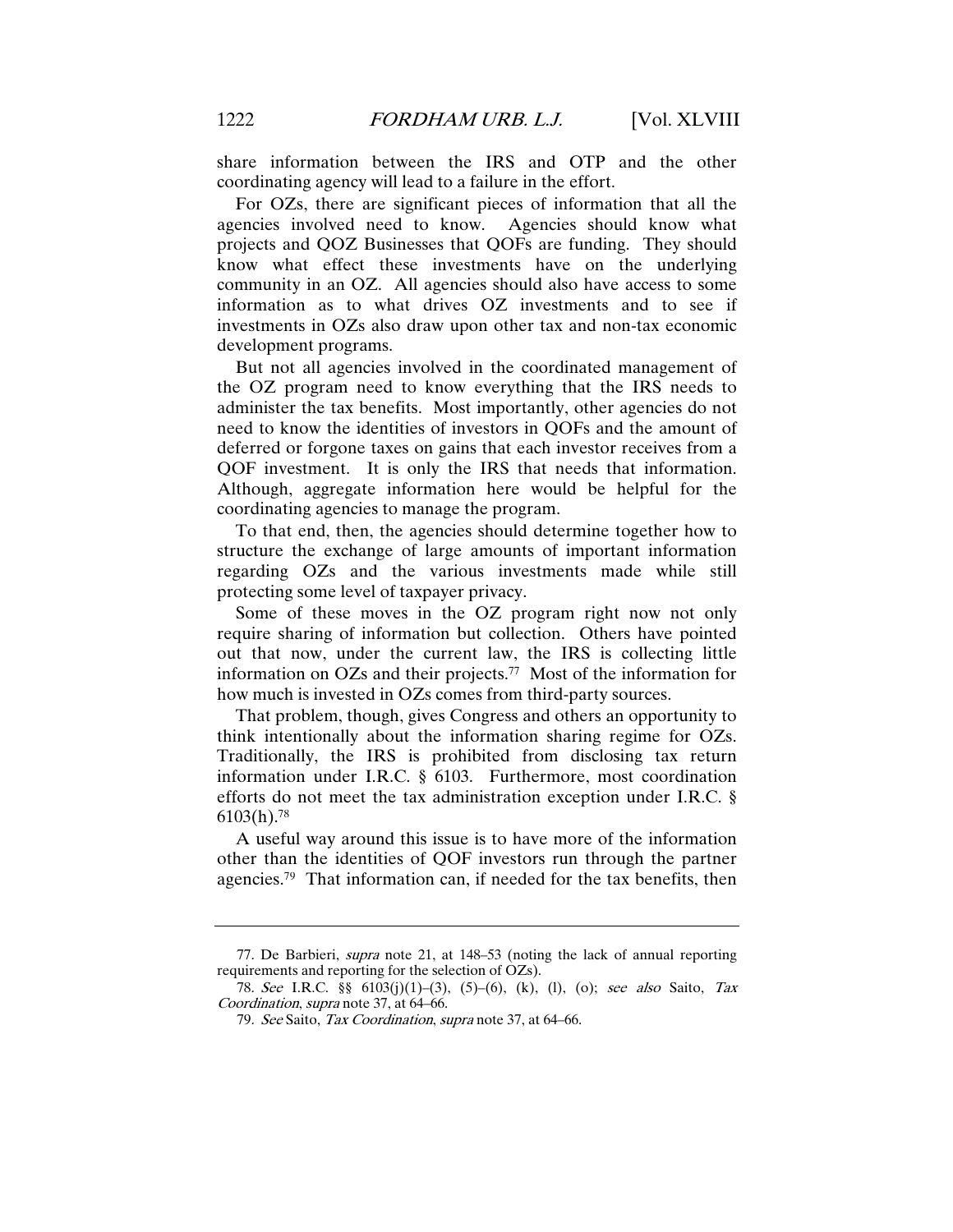That approach turns much of the information that all the agencies need into tax return information under I.R.C. § 6103.

#### iii. Line-Level Teams and Line-Level Outreach

Perhaps one of the most useful tools for coordination among the IRS and OTP and other agencies like HUD, USDA, and the CDFI Fund is creating joint teams of line-level employees. Line-level employees are civil servants who run the day-to-day operations of an agency like revenue agents, to help manage and monitor the OZ program.80

Often many of the different aspects of the OZ program interact in unusual ways. Trying to get a sense as to what is working best to spur the largest amount of growth in a way that the community in an OZ requires, as noted, different levels of expertise. Having line-level teams with people who have those different types of expertise allows the agencies to work together in a way that most immediately affects parties outside the federal government.

Line-level teams, of course, can monitor compliance and take note of things that fall outside the stated goals of the OZ program, even if they are technically correct. $81$  They can work together to ensure that, for example, QOZ Businesses are earning the required amount of gross income in the OZ. But they can also examine if the QOZ Business is employing more people from within the OZ or providing needed benefits to the area. They can also see if a development of QOZ property leverages other programs and how it does that effectively to create growth that is beneficial to the community. Thus, these line-level teams are not just there to enforce the program's rules, but they are also there to see what works and to see whether the program itself is meeting some of its stated goals.

Line-level teams can also look at how states have implemented the OZ program and how they decided what to designate as  $OZs$ .<sup>82</sup> While there is nothing preventing a state from choosing qualified areas as OZs, gathering the information as to what are the

<sup>80</sup>. See BARDACH, supra note 37, at 117–19; Saito, Tax Coordination, supra note 37, at 59–61.

<sup>81</sup>. See Saito, Tax Coordination, supra note 37, at 58–61 (discussing the benefits of line-level teams, which can better aid in administration and management).

<sup>82.</sup> See id. (arguing that line-level teams can help create a formal structure in the IRS that encourage coordination and creative problem solving).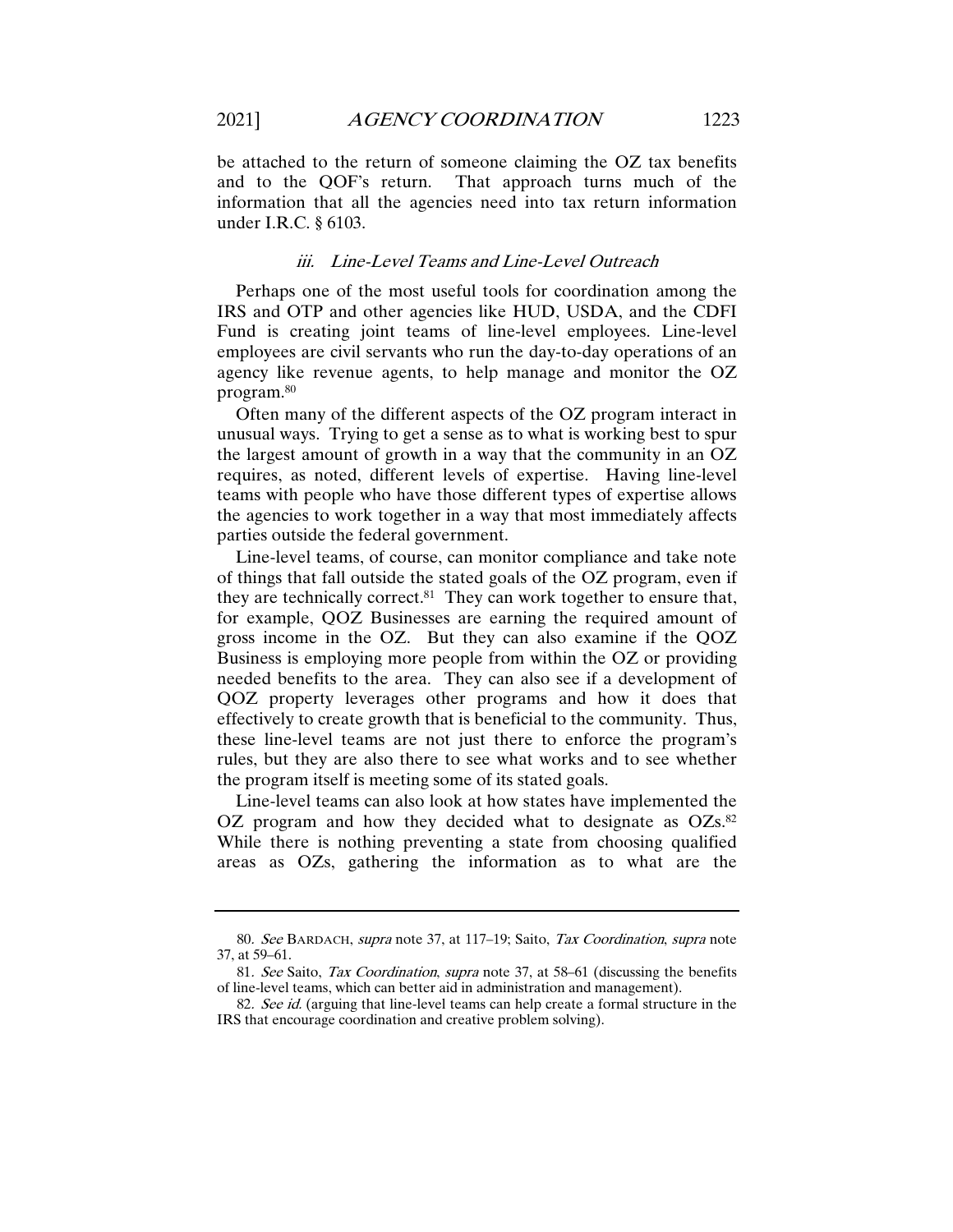characteristics where investment in an OZ has the greatest effect and has actual marginal effects is information that can then be shared with other states, should the program continue with a new round of designations.

Furthermore, these joint teams, because they have connections to other related economic development programs, can provide some means for non-federal government actors to work to leverage multiple programs together. Many of these place-based economic development programs, like OZs, NMTC, Low-Income Housing Tax Credits, and CDBGs, can together create synergistic effects to improve these areas.

These types of line-level teams can also serve as the eyes and ears of the agencies involved in coordination to members of the community.83 They are the people who, working together, can engage the community in some of the listening sessions discussed below. Additionally, they are also ones that can reach out and get feedback from community organizations and nonprofits that work within a particular OZ to see how these OZs work. Many of the proposed reforms in this issue could thus leverage the mixed expertise of these line-level teams.

Finally, within the agencies themselves, having these mixed linelevel teams helps all the agencies to understand other agencies' language and culture better.<sup>84</sup> They can also begin to create their own joint set of terms to discuss things. They can turn to their teammate immediately if they have a question about a matter that falls outside their expertise. They can serve as a source of trust-building. This can then improve the work that they do in this program.

# D. Improving Community Input

Finally, while not entirely a tool of coordination, the coordination effort should seek to improve community input. This will allow the effort to potentially gain another base of support and help build internal support for coordination by providing a useful mission focus. It can create a view among the agencies that this program and their work is to serve these communities. Such a strong mission sense can help bind together some of the joint line-level teams and others who work on this program.

Additionally, this type of engagement draws on agencies outside of the IRS and OTP, thereby allowing the tax agencies to understand

<sup>83</sup>. Id.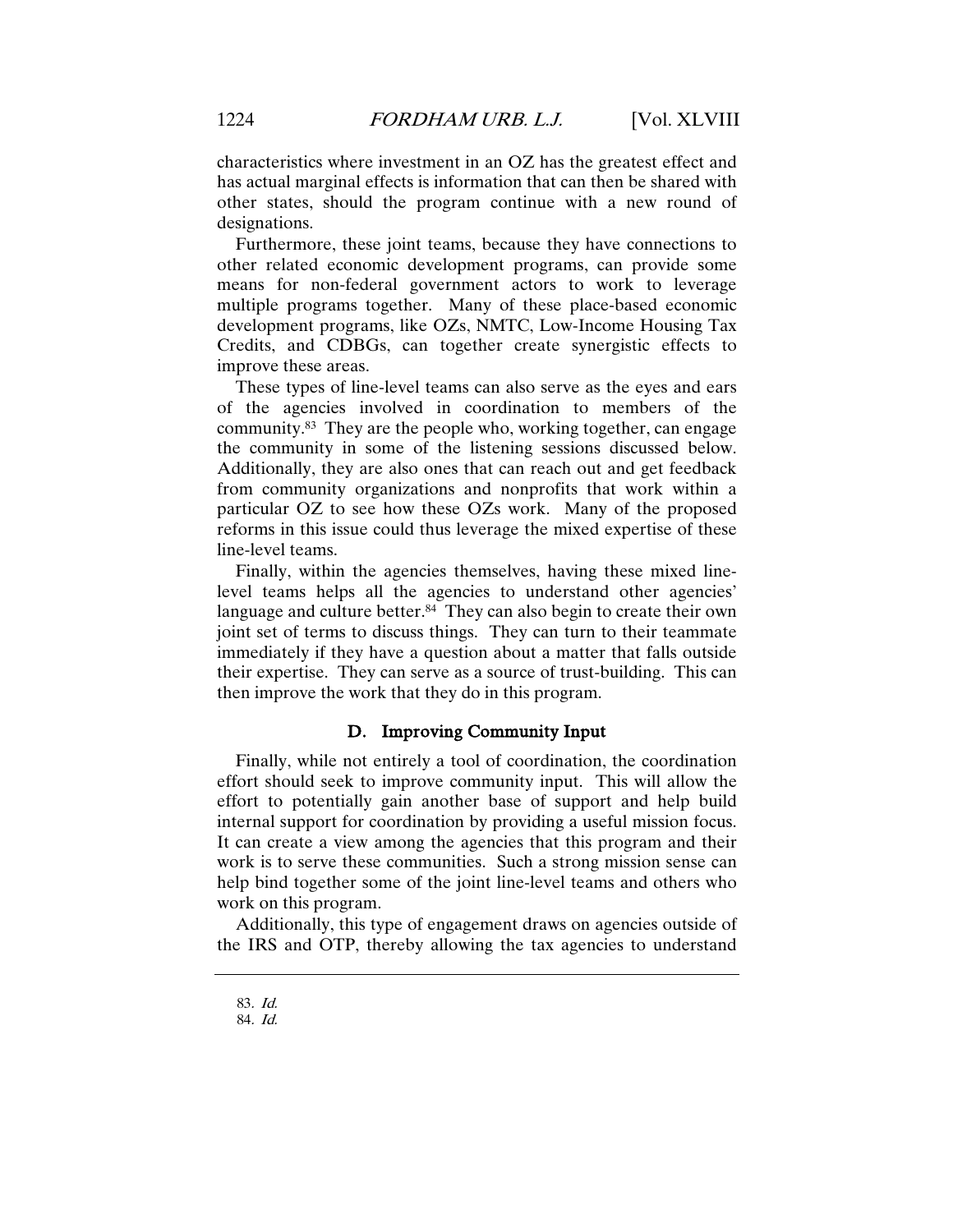the importance of working with others. As noted, three of the most likely candidates to work together on OZs — HUD, USDA, and the CDFI Fund — have public-facing engagement. Furthermore, a joint team that reaches out through one of these other agencies would likely not strike fear into the hearts of community members. Generally, many people when they hear from the IRS, tend to think they will be audited.

Of course, even with these connections, more community engagement and input are desirable to allow these communities to receive what they need and to have ownership over these programs. To that end, there are two approaches that could help.

First is to create listening sessions made up of relatively large groups of randomly selected community members affected by an OZ to talk to some agency line officials working on a joint team. While such participation is voluntary, it will be encouraged as a means for them to shape their community's future. Gathering input from a broad cross-section of people prevents overweighting the perspectives of only those who opt in. Those who typically do opt in, after all, tend to be more connected and more politically involved.

Second, especially since many of the people involved here are lower-wealth and lower-income, they should receive some compensation for their time. Such a move makes it more likely that someone will say yes when offered the random lot opportunity to participate in a community discussion.

While many may consider this matter a bit beyond what ordinary citizens can do, some work has been done in some jurisdictions with participatory budgeting. There has been some success in having citizens determine projects aided by teams of experts to provide input. The community engagement envisioned here then builds on some of these successes.<sup>85</sup>

Of course, many would argue that paying people is expensive. But if the program only has inframarginal effects and does not have a strong benefit to those living in those communities, the costs are greater. The result of choosing not to pay for such engagement may thus be pennywise and pound-foolish.

In the end, such a move not only strengthens agency coordination through greater mission focus and seeing the results and the effect of OZs on communities, but it also creates the opportunity to hear from

<sup>85</sup>. See Archon Fung, Putting the Public Back into Governance: The Challenges of Citizen Participation and Its Future, 75 PUB. ADMIN. REV. 513, 514 (2015).